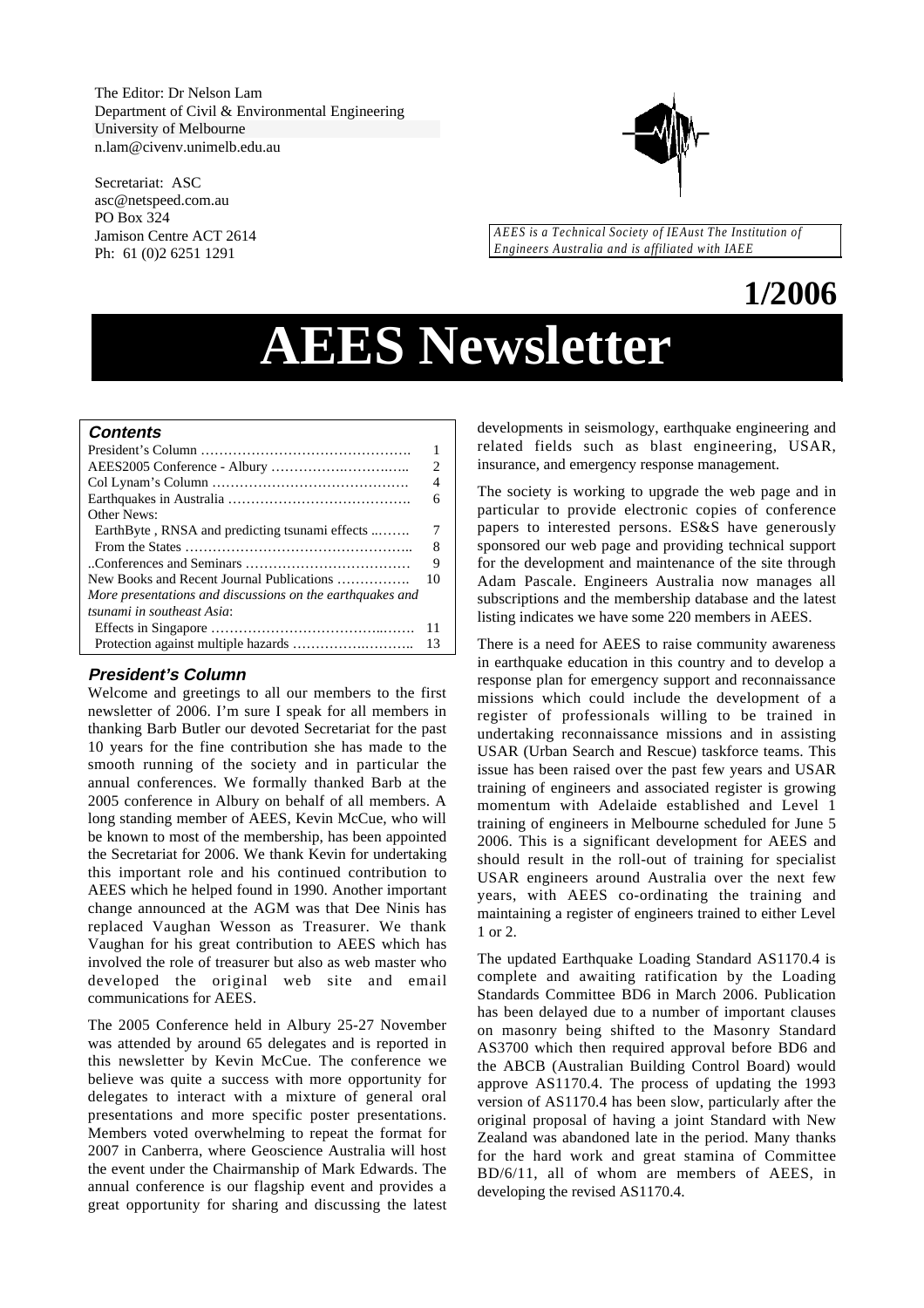The Melbourne Executive Committee (John Wilson, Nelson Lam, Dee Ninis, Gary Gibson and Amy Brown and our new secretariat Kevin McCue) is looking forward to working with you to further develop AEES. Good luck to all our members for 2006 and we look forward to future interaction, comments and feedback.

John Wilson

|                        | <b>AEES</b> President |
|------------------------|-----------------------|
|                        | February 2006         |
| <b>AEES Executive</b>  |                       |
| President              | John Wilson           |
| Secretary              | Amy Heath             |
| Treasurer              | Dee Ninis             |
| Secretariat            | Kevin McCue           |
| State Representatives: |                       |
| Old                    | Russell Cuthbertson   |
| <b>NSW</b>             | Michael Neville       |
| ACT                    | Mark Edwards          |
| Vic                    | Gary Gibson           |
| Tas                    | Angus Swindon         |
| SА                     | David Love            |
| WA                     | Hong Hao              |
| Web master             | Adam Pascale          |
| Newsletter Editor      | Nelson Lam            |

*Management of the membership database and subscriptions is in the care of Engineers Australia and ALL members, whether they be members of Engineers Australia or not, will be issued with subscription notices by that organisation. Please direct any enquiries regarding subscriptions to Lois Wurzer at Engineers Australia: (email:* LWurzer@engineersaustralia.org.au*)*

*The mailing address for other matters has changed! To contact Kevin McCue at the Secretariat see the address top left front page.*

## **AEES 2005 Conference - Albury**

It's over for another year, and once again the annual AEES conference, our  $14<sup>th</sup>$ , would have to be rated a great success. The new format was almost universally accepted with more poster and fewer oral presentations but a single stream – very important. For the second year in a row the venue was held in a regional rather than a capital city and again the number of attendees in Albury was more than satisfactory. Congratulations to the organising committee; John Wilson, Gary Gibson, Nelson Lam, Amy Heath and Barb Butler.

The usual diet of papers on engineering seismology, earthquake engineering, earthquakes and tsunamis, the loading code and insurance were delivered but supplemented for once with two presentations on building response to blasts, contracting the load imposition from seconds or tens of seconds to milliseconds. There was also a paper on responding to the growing terrorist threat and yet another on the disaster response to the Canberra bushfires of 2003.

One former AEES President made it to Albury, Bill Boyce, and he showed us how to be an effective and contributary session chair. Students and younger researchers were prominent and their contributions valued and applauded. I am each year surprised and thrilled that the energy and buzz are still there, that younger academics and practising engineers are replacing the few *grandfather* figures (thanks Nelson) who have striven since 1968 to get the practice of earthquake engineering accepted as a normal part of engineering design and construction in intraplate Australia.

At least 64 people registered for the conference held at the Commercial Club in downtown Albury between 25<sup>th</sup> and 27th November. Members came from WA, SA, Vic, Tasmania, NSW and Queensland, two from New Zealand, one each from Japan and China, one true world citizen and one with shared loyalties in Australia and the US. Our invited speaker from Europe didn't materialise but maybe next year!

Publication of the new loading code may be only months away but is, even at this stage, subject to political pressure from vested interests who will lobby to remove any clauses with which they don't agree. And that's after the public comment phase has passed. Apparently this happened before the last draft was published and even after it had been approved by Standards and the ABCB.

This year in the corridors of the Commercial Club I learned that: the SA government is upgrading schools in Adelaide in recognition of their special status and perhaps the political imperative of not being seen to be responsible for exposing Adelaide children to undue risk; that even in Canberra, the vulnerability of some older structures to earthquake loads is recognised, and strengthening of one heritage chimney has been undertaken to reduce the threat to local residents; that our members care about the plight of overseas communities where lives have been so rudely taken during recent earthquakes and survivors are threatened by the freezing winter without shelter.

It was a sad occasion on one count: Barbara Butler, after 10 years of incredible devotion and loyalty, has decided to resign and devote more time to husband Paul, to travel, and to indulge her passion for photography. We wish her well whilst lamenting her departure.

On Saturday night we were bussed to the conference dinner at St Leonards winery across the border. Who would have missed the comraderie, the excellent wine including a superb after-dinner port and the dinner itself. In what is becoming a burgeoning tradition, the bard from CQU, Mike Turnbull gave us a moving and illustrative rendition of a classic Australian poem, *The Man from Snowy River*, complete with his name and country of origin.

Next year Geoscience Australia will host and organise the conference in Canberra. I hope to see you all there again to hear about further progress and change in our most interesting and useful profession.

More news items and photographs of the effects of past Australian earthquakes is also more than welcome as you will see below.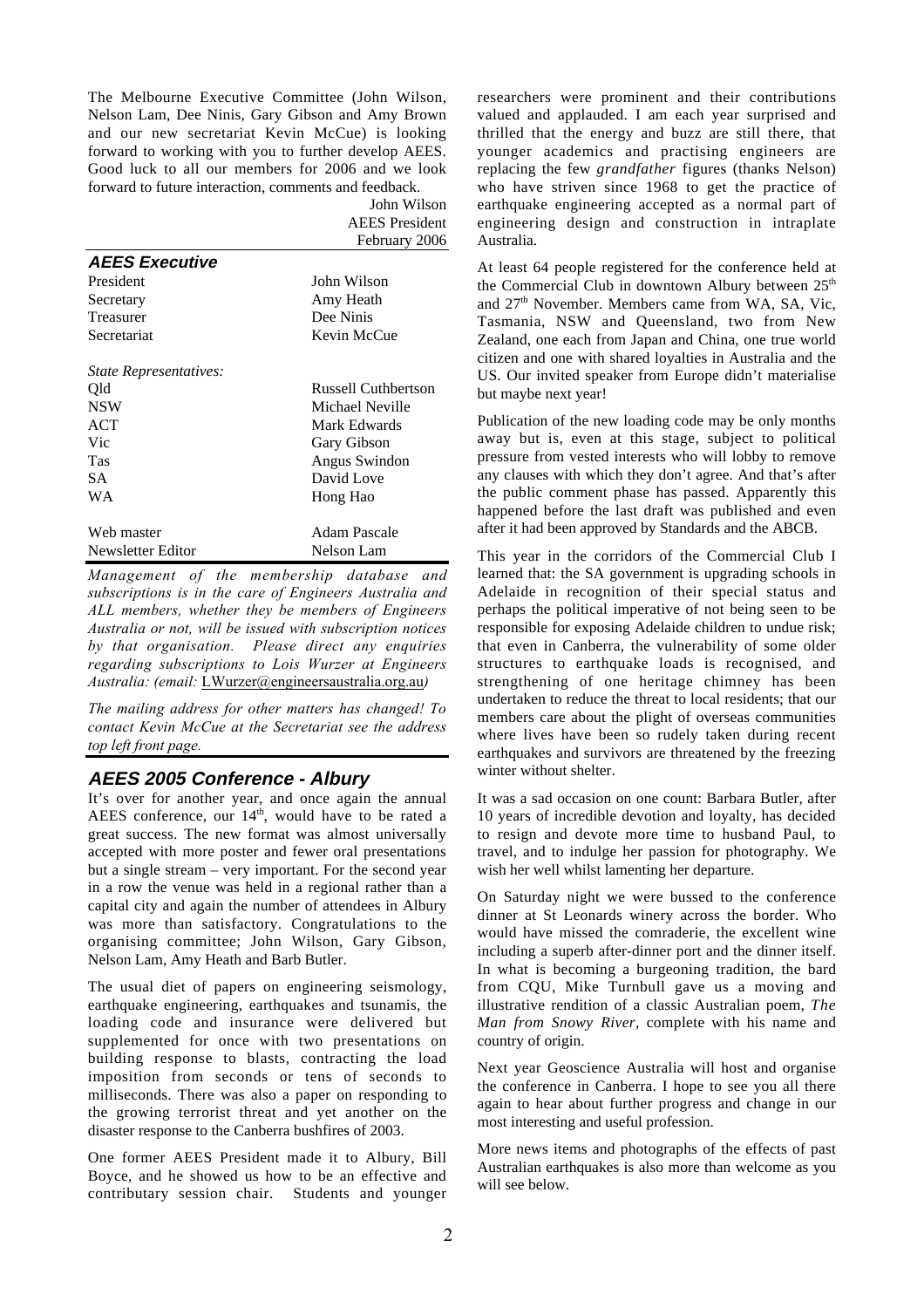## **AEES Conferences**

|                | Year |                         | <b>Theme</b>                           |
|----------------|------|-------------------------|----------------------------------------|
| 1              | 1992 | Sydney NSW              | Earthquake Resistant Design and        |
|                |      |                         | Insurance in Australia                 |
| $\overline{c}$ | 1993 | Melbourne Vic           | Earthquake Engineering and Disaster    |
|                |      |                         | Reduction                              |
| 3              | 1994 | Canberra ACT            | Survival of Lifelines in Earthquakes   |
| $4*$           | 1995 | Melbourne Vic           | <b>PCEE'95</b>                         |
| 5              | 1996 | Adelaide SA             | The Australian Earthquake Loading      |
|                |      |                         | Standard                               |
| 6              | 1997 | Brisbane Old            | Earthquakes in Australian Cities - can |
|                |      |                         | we ignore the risks?                   |
| 7              | 1998 | Perth WA                | Meckering 30 years on $-$ how would we |
|                |      |                         | cope today?                            |
| 8              | 1999 | Sydney NSW              | The 10th Anniversary of the Newcastle  |
|                |      |                         | Earthquake - Lessons learnt            |
| 9              | 2000 | Hobart Tas              | Dams, Fault Scarps and Earthquakes     |
| 10             | 2001 | Canberra ACT            | Loading Codes in the Real World        |
| 11             | 2002 | Adelaide SA             | Total Risk Management in the           |
|                |      |                         | <b>Privatised Era</b>                  |
| 12             | 2003 | Melbourne Vic           | Earthquake Risk Management             |
| 13             | 2004 | Mt Gambier SA           | Australian Earthquake Engineering in   |
|                |      |                         | the new millenium - where to from      |
|                |      |                         | here?                                  |
| 14             | 2005 | Albury NSW              | Earthquake Engineering in Australia    |
| 15             | 2006 | Canberra ACT            | tha                                    |
|                |      | held jointly with NZSEE |                                        |

### *held jointly with NZSEE*

At the Albury conference Bill Jordan mentioned that he was on the beach during the 1989 earthquake at Newcastle and observed a large deflection (! 1m) of the top of a 25 – 30 m high tower at the hospital. He followed this up with a letter and photo:



**Brick tower at the Royal Newcastle Hospital**

On 06/01/2006, at 3:34 PM, Bill Jordan again wrote: I attach 3 photos you might find of interest:

**Photo 1** shows the finials on the nave columns on the north side of Christ Church Cathedral a few days after the earthquake. The ones down the south side showed a similar phenomenon. You'll see that the finials are alternately twisted about 20 degrees, they were not pinned, just resting on a bed joint. It was not the same joint which failed in all finials, but most were the joint at the base of the tapered section. As the strata under the

Cathedral are steeply dipping I believe that what we are seeing is the vertical component of the alternately circulating Rayleigh waves which would have been in a plane perpendicular to the "half space" surface which would be sloping downwards to the north.





**Photo 2** of the NW tower shows the condition of the tower at the same time. A fleur-de-lis had come off the top. The lesson to be taken from this photo is that a year later, with work nowhere near starting and the steel bands having rusted through, somebody decided the towers were unstable and they were demolished. Unfortunately no-one had recorded them and the photo concerned, which I was able to find in my collection, was the only evidence available to allow their reconstruction!



**Photo 2 Typical block rotations, fleur-de-lis off top**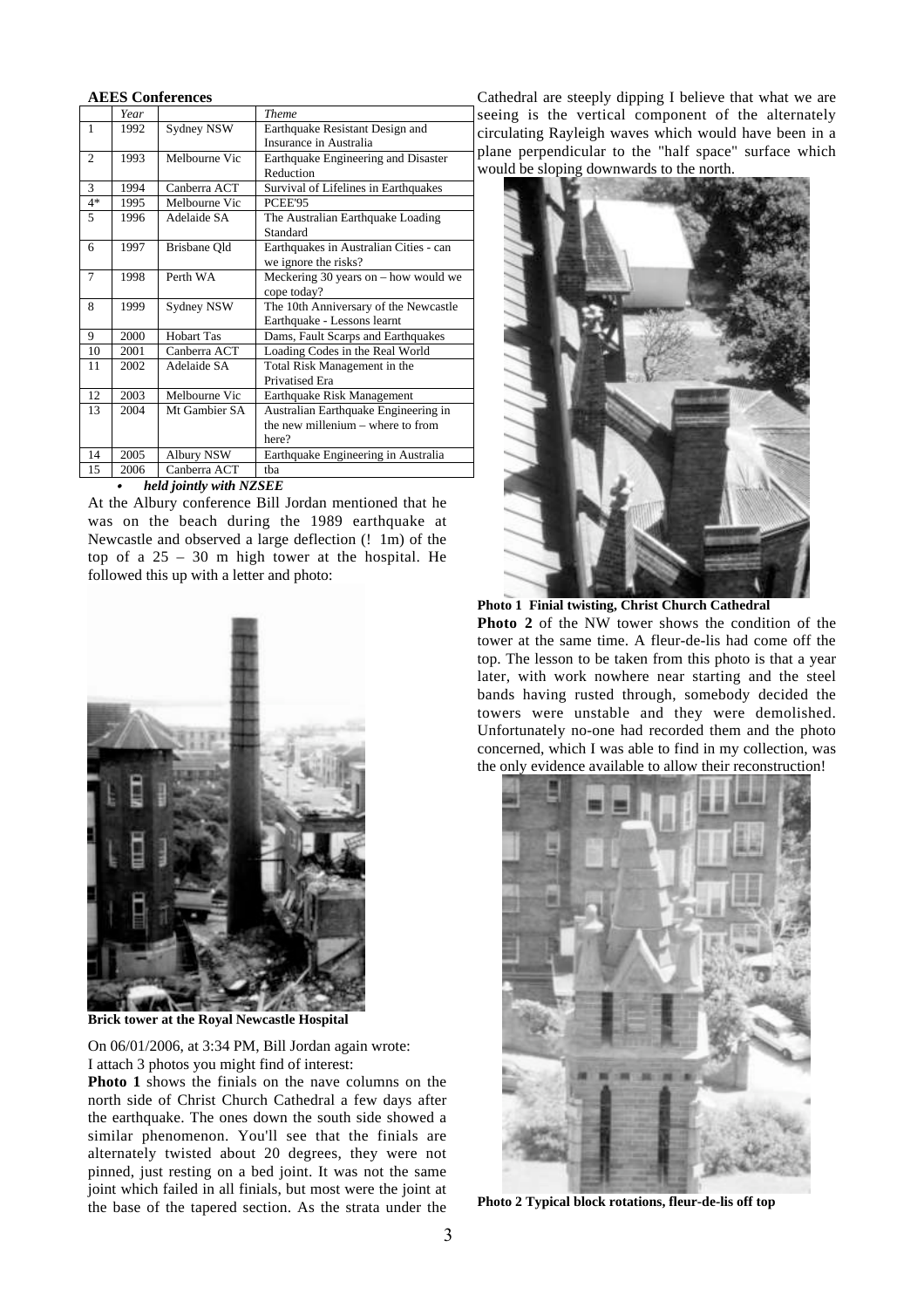**Photo 3** I have included this picture because it shows the typical out-of-plane failure of the high wall beside the stair and no sign of any connection between the roof structure and the destroyed end wall. The toppling of this wall must have been quite traumatic for a person in the bathroom on the right: I saw bare footprints in the dust on the floor leading from the shower to the door!



**Photo 3 Building damage, lack of connectivity** Many thanks to Bill from Jordan and Assoc., Newcastle! Kevin McCue

## **Col Lynam's Column**

#### *(Extracted from the daily blog of a "seismetrician")*

*(Col Lynam of Earthquake Services has over 35 years experience in observatory seismology in Brisbane lynam@uq.edu.au)*

**Item 1 Sydney most at risk** (the Ed thought the following postings from the Australian seismology bulletin board might interest a wider audience).

**SYDNEY is the Australian city most at risk of an earthquake, while Brisbane and Townsville are the most likely to be hit by a tropical cyclone, according to a global insurance company.**

Swiss Reinsurance Co today launched Australia's first natural catastrophe bond as a way of covering against disasters. The bond offers local capital markets \$US100 million (\$133.51 million) worth of protection against Australian earthquake and tropical cyclone risk.

"How real are the risk exposures covered by this capital?" the Swiss Re head of Australia and New Zealand property and casualty business, Keith Scott, asked. "Very real," he said. "They are very remote occurrences, we expect maybe – in terms of frequency – that this cat bond would not be exposed to loss more than twice in 100 years," he said. "They are very large events when they occur and they are very infrequent."

Mr Scott said most of Australia's capital cities were at risk of an earthquake, some of them more than others.

"The biggest (risk) is Sydney," he said.

"I'm not scaremongering here, I'm not saying we are anticipating an earthquake – we are not – but you cannot discount this fact."

Mr Scott said the tropical cyclone risk in Australia was also more likely on the east coast, with Brisbane and Townsville the most exposed. "The cyclone risk is a very real risk," he said.

The bond, titled Australis Ltd, has a three-year life span and is the first of its kind in Australia. Insurance-linked securities (ILS) transfer insurance risk into the capital markets by packaging up a particular type of risk such as an earthquake, a hurricane or a human disease pandemic into an investment vehicle bought by institutional investors.

If the event covered by the ILS does not occur, investors receive their capital back with interest, but if it does occur, investors may lose some of their interest and/or their principal in the investment.

Swiss Re, which insures insurance companies around the world, said it was a way of helping insure against disasters that can cost tens of billions of dollars.

"The reinsurance industry's aggregate capital totals approximately \$US170 billion (\$227 billion) and there are real questions about how the industry is going to pay for events of this magnitude into the future," the company said.

Swiss Re said the destruction of the World Trade Centre in September 2001 and the damage caused to New Orleans by Hurricane Katrina in August 2005 represented the two largest insured catastrophes in history, each costing the global insurance industry well over \$US30 billion.

## *Gary Gibson, senior hazard analyst at ES&S responded:*

"Note that the Swiss RE study concerns risk, not hazard. It means that Swiss RE is likely to have to pay out more money after a Sydney earthquake than for any other Australian earthquake. It does not mean that Sydney is more likely to experience an earthquake than other places in Australia.

## $Risk = Hazard * Valnerability * Exposure$

Being a large city with many buildings and people, Sydney has a high exposure. Being relatively old, its buildings may have above average vulnerability. Its hazard is about average when compared with other Australian cities. That is, its probability of experiencing an earthquake is about average for Australia, and low compared with cities at plate boundaries."

*George Walker, Senior Risk Analyst - Aon Re Services, then added:*

"Gary is correct. Swiss Re is talking about catastrophe insurance risk. In Australia Sydney is the number 1 earthquake risk because of the concentration of population. Because in Australia earthquake losses are fully covered by insurance, and almost all property is covered against earthquake losses, which is not the case in most countries, from an insurance point of view Sydney is one of the highest earthquake risks in the world. Combined with the risks from Melbourne, Perth and Adelaide which are not far behind, and from Wellington, which is not much larger than Sydney, and Auckland, which is less than Sydney, and which are also covered by the major Australian insurance companies,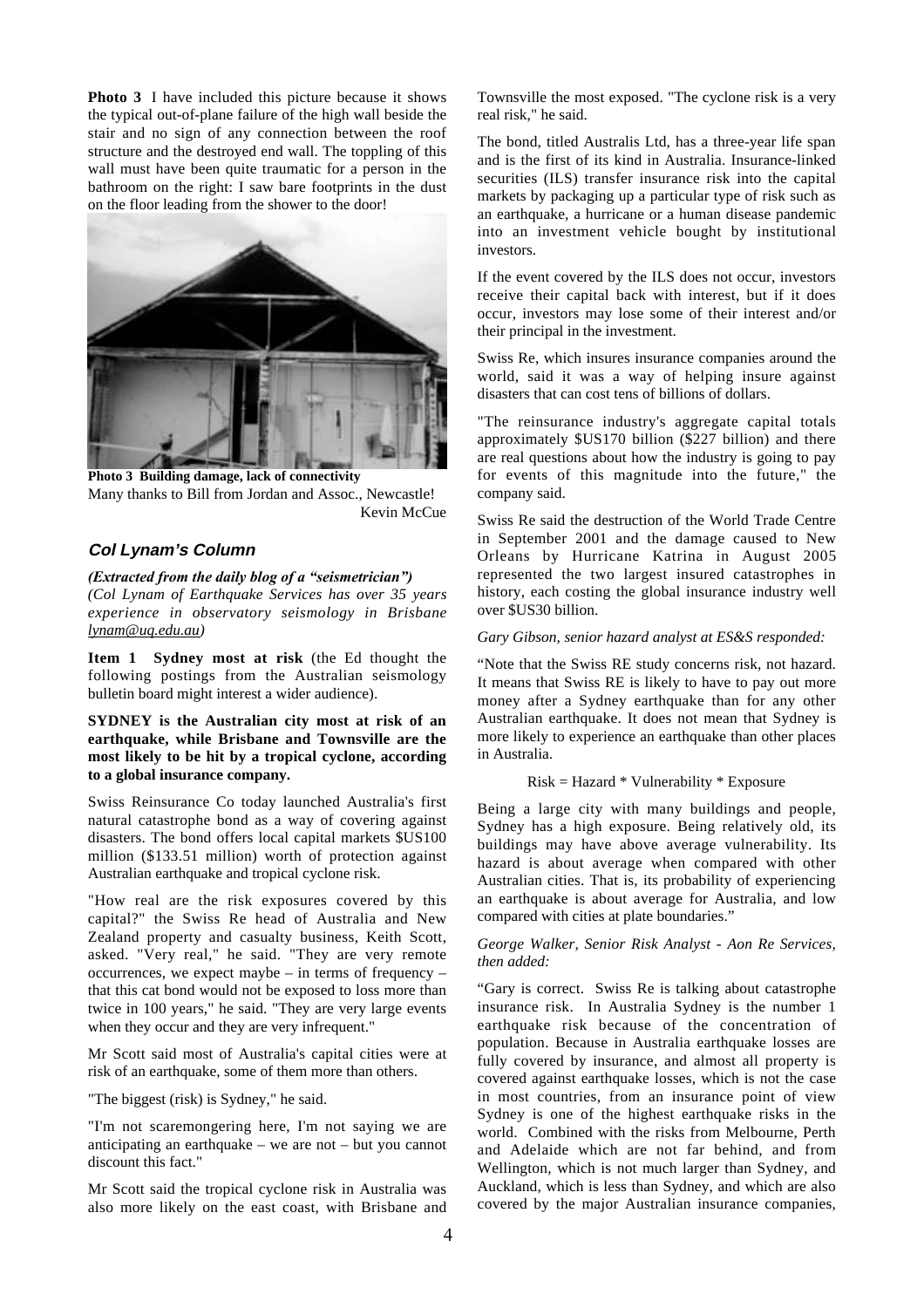this results in Australian insurance companies being among the largest purchasers of earthquake reinsurance in the world."

#### *Mike Turnbull (senior lecturer, CQU) chipped in with:*

"This is an interesting and important thread of conversation. I read current literature (academic literature, that is, not the public media or other uninformed sources) that use the terms hazard and risk as if they are interchangeable; which of course, they are not. As has been highlighted in these few emails, we also need to use both terms in the true context of what it is they are being used to describe. In this case, it is the insurance pay-out risk posed by an ambient earthquake hazard in the Sydney area - not the earthquake hazard, nor the earthquake risk itself (although the EQ risk is undoubtedly an input into the insurance risk equation)."

#### *To which George Walker added:*

"Mike makes an excellent point which should be lesson number 1 of any course. The word 'risk' is a generic term which means very little unless qualified by the subject of the risk. I participated in several discussions on risk last year involving people from widely differing backgrounds which went round and round in circles without getting very far because everyone was assuming that the risk being talked about was the risk of concern to them, and there had been no attempt to define clearly what risk was being talked about.

For scientists, it is often the hazard risk which is of paramount interest; for engineers it is damage risk, which involves both hazard risk and the vulnerabilty risk, or the risk of damage occurring given a hazard of a certain intensity occurs; for insurers it is the risk of financial loss to individual property from a hazard which involves the hazard risk, vulnerability risk, and risk of financial loss if damage occurs; for reinsurers it is the risk of financial loss to insurance companies from hazards, which involves an integration of the risks to individual properties over the whole area of impact of the event causing the hazard, for DOTARS it is national economic risk; for EMA, who are primarily concerned with strategic issues of disaster management, it is disaster risk, which involves an integration of individual physical and psychological impacts, as well as overall economic and social impacts on the community in total; for emergency management personnel at the local level it is the risks associated with emergency operations; for politicians it is the political risks associated with disasters, which are a combination of both disaster risks and the political influence of those affected.

It is possible to determine some generic approaches to risk, the most successful being the Risk Management Standard, but like anything generic for application the generic approach has to be customised to the risk which is of concern. Most critics of the Standard do not appreciate this, and criticise it because they expect it be directly applicable to their risk of concern without any customisation. It is the same with risk assessment. It is possible to develop a generic framework, but the framework cannot include the methodology since this will vary with type of risk.

A similar word is 'mitigation'. It is also the cause of much confusion in discussions because again it is a purely generic term and without a subject has no<br>meaningful application. The problem has been The problem has been highlighted by climate change issues where it is common among climate change scientists to talk of mitigation and adaptation. What is meant is mitigation of the risk of climate change by limiting the production of greenhouse gases, and adaptation to climate change resulting from the increasing concentrations of greenhouse gases in the atmosphere. But if the subject is the risk of disasters from climate change, then both mitigation of climate change and adaptation to it are means of mitigating this risk.

Maybe every time someone uses the word 'risk' if they haven't defined the subject of the risk someone should interject and ask "risk of what?" and every time someone uses the word 'mitigation' without defining the risk being mitigated someone should interject and ask "mitigation of what?" It could save many hours of directionless discussion and lead to much more productive committee meetings."

## **Item 2 The 2004 Great Sumatra Earthquake and Tsunami**

The special issue of Earth Planets and Space, "The 2004 Great Sumatra Earthquake and Tsunami", is finally published online.

http://www.terrapub.co.jp/journals/EPS/frame/58.html

#### **Item 3 Japan shakes up building rules**

Author: Greg Earl TOKYO Asia-Pacific editor

Date: 31/01/2006

Publication: The Financial Review

Japan introduced new earthquake-related building standards yesterday amid signs the Koizumi government's economic reform momentum is being hampered by a series of controversies over regulation.

The new rules for architects follow a scandal late last year over the falsification of earthquake safety data that has forced the evacuation of some buildings.

Some analysts have warned the construction scandal is a more serious economic issue than the higher profile Livedoor company investigation because of the effect it could have on recent property market confidence after a 15-year slump.

"If people started to believe there were systemic problems in construction projects, you could see an economic impact," Macquarie Securities chief economist Richard Jerram said yesterday.

Sales data so far hasn't shown any downturn in the property market, but opinion polls show a decline in support for the government as voters express concern about regulatory inadequacies shown by the construction scandal, the Livedoor affair and US beef imports.

Under the building standards, third-party building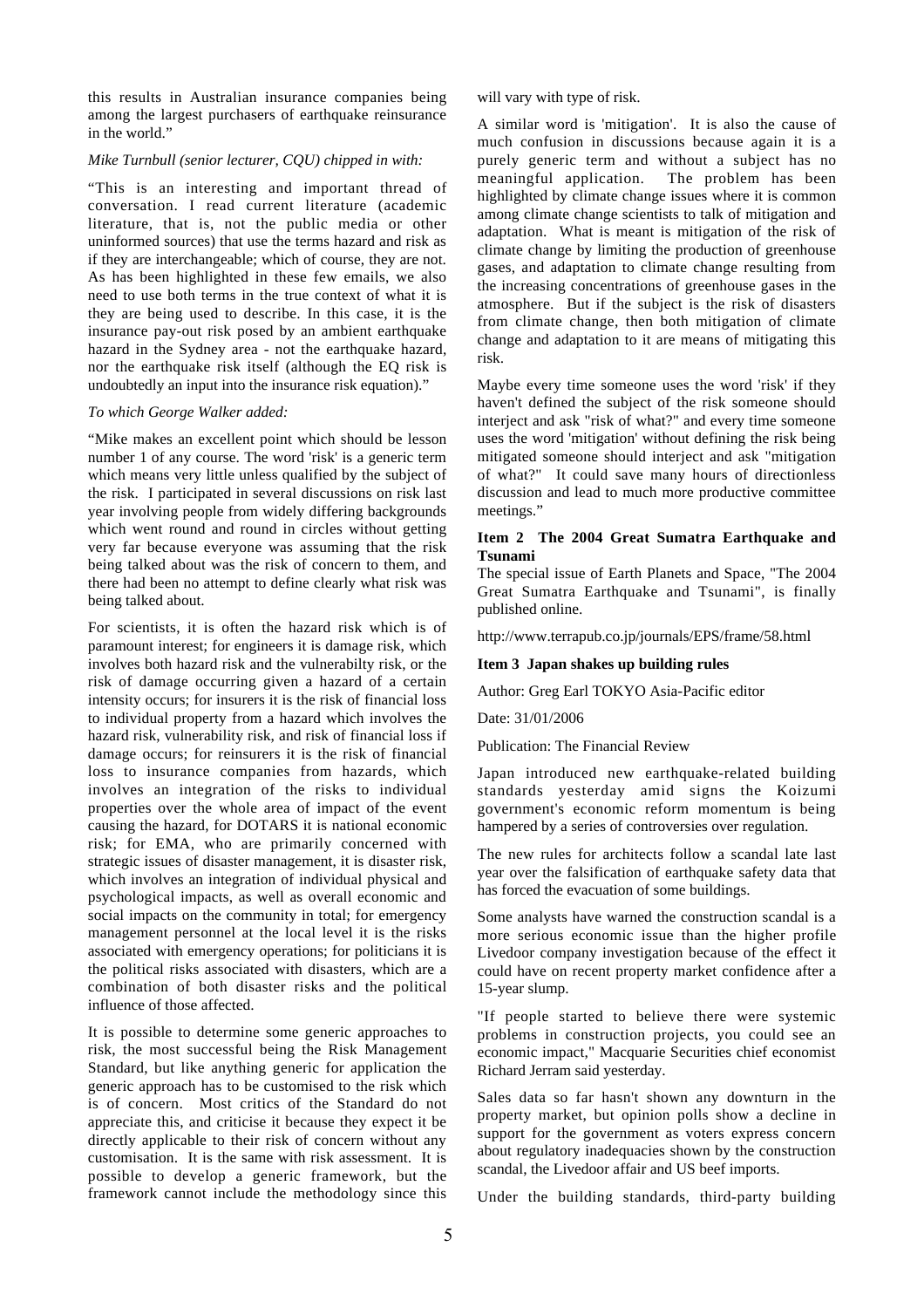surveyors will have to sign off on earthquake compliance data submitted in building applications by developers and their architects. Three-year jail terms and Y3 million (\$34,135) fines will be introduced for breaking the rules.

The series of regulatory controversies is also becoming an issue in the battle to succeed Prime Minister Junichiro Koizumi, with key government figures trying to distance themselves from the problems or offering ritualised apologies.

The regulatory debate is also having a wider impact, with foreign business representatives told last week that the government would not be pushing ahead on schedule with promised changes to registration rules for foreign subsidiaries.

The foreign lobbyists were told it was impossible to push lighter-touch regulation for foreign companies through the Diet when the political focus was on tougher regulation for architects, stockmarket disclosure and food inspection.

The Koizumi camp favours an independent securities regulator but the Finance Ministry camp is arguing for a better funded Securities and Exchange Surveillance Commission, which it says should remain within the ministry's Financial Services Agency.

## **Earthquakes in Australia**

Earthquakes of magnitude 2.5 or more in 2005 and located by Geoscience Australia, ES&S or PIRSA are shown in the following table. There were no M  $5^+$  events but thirteen exceeded M 3.9. No damage was reported. Three man-made events are included (marked \*), all resulting from a hydrofracture experiment for geothermal energy near Innaminka SA. (Ed - apologies for the corrupted table in the last Newsletter).

| Date | TIME(UT<br>$\mathcal{C}$ | IAT    | LON     | M   | Location                          |
|------|--------------------------|--------|---------|-----|-----------------------------------|
| Jan  |                          |        |         |     |                                   |
| 02   | 15643.9                  | 35.388 | 148.65  | 2.9 | <b>Brindabella</b><br><b>ACT</b>  |
| 03   | 4030.16                  | 30.652 | 117.479 | 3.5 | N Koorda WA                       |
| 05   | 83102.87                 | 26.122 | 153.412 | 3.6 | Off Sunshine<br>Coast, Qld.       |
| 08   | 43719.2                  | 19.796 | 134.009 | 2.5 | Tennant Ck NT.                    |
| 12   | 191717.2                 | 23.004 | 127.876 | 2.8 | <b>SW L Mackay</b><br><b>WA</b>   |
| 12   | 225316.6                 | 33.095 | 138.574 | 2.7 | Jamestown, SA.                    |
| 18   | 100912.7                 | 33.845 | 147.191 | 3.7 | N West<br>Wyalong NSW.            |
| 20   | 94610.96                 | 36.311 | 146.146 | 3.3 | W Wangaratta<br>VIic              |
| 24   | 94357.95                 | 17.53  | 122.587 | 3.8 | <b>NE</b> Broome<br><b>WA</b>     |
| 27   | 171734.2                 | 31.416 | 119.236 | 3.5 | W of Southern<br>Cross WA         |
| 27   | 172901.0                 | 32.467 | 122.381 | 3.3 | <b>SE</b> Norseman<br>WA          |
| 31   | 132247.7                 | 30.806 | 121.453 | 2.6 | S Kalgoorlie<br>WA                |
| Feb  |                          |        |         |     |                                   |
| 12   | 2306.56                  | 19.817 | 133.994 | 2.7 | <b>SW Tennant Ck</b><br><b>NT</b> |
| 12   | 83010.11                 | 30.647 | 117.539 | 2.7 | N Koorda WA                       |
| 12   | 144919.0                 | 19.762 | 133.932 | 2.7 | <b>SW Tennant Ck</b><br>NT        |
| 12   | 162501.7                 | 19.723 | 133.936 | 2.6 | W Tennant Ck                      |

|                 |          |        |          |                  | NT                                |
|-----------------|----------|--------|----------|------------------|-----------------------------------|
| 12              | 162527.2 | 19.742 | 133.898  | 3.1              | W Tennant Ck<br>NT                |
| $\overline{13}$ | 183536.6 | 30.652 | 117.539  | 2.8              | N Koorda WA                       |
| 13              | 192628.9 | 30.647 | 117.506  | 2.5              | N Koorda WA                       |
| 18              | 175743.1 | 32.827 | 121.085  | 3.3              | <b>SW Norseman</b><br>WA          |
| 20              | 91627.26 | 34.013 | 148.683  | $\overline{2.9}$ | N Breakfast Ck<br>NSW.            |
| 20              | 173340.9 | 30.659 | 117.535  | 2.8              | Koorda WA                         |
| 23              | 193505.3 | 14.632 | 122.064  | 3.9              | Scott Reef.                       |
| 24              | 165741.9 | 30.629 | 117.485  | 3.3              | N Koorda WA                       |
| 27              | 61735.98 | 33.606 | 118.282  | 3.6              | NΕ                                |
|                 |          |        |          |                  | Gnowangerup<br>WA                 |
| Mar             |          |        |          |                  |                                   |
| 03              | 105701.4 | 30.899 | 139.139  | 4.0              | SE Leigh Ck<br>SA.                |
| 04              | 3850.67  | 33.046 | 139.547  | 3.2              | E Peterborough<br>SA              |
| 06              | 53740.71 | 28.097 | 115.73   | 2.5              | <b>NE</b> Geraldton<br>WA         |
| 07              | 145225.2 | 24.309 | 112.565  | 3.3              | <b>NW Carnarvon</b><br>WA         |
| 07              | 162236.7 | 26.469 | 151.482  | 3.6              | Durong QLD                        |
| 08              | 45425.92 | 14.663 | 122.168  | 3.6              | Scott Reef.                       |
| 08              | 50012.37 | 34.328 | 148.427  | 2.5              | E Young NSW.                      |
| $\overline{12}$ | 155518.4 | 30.663 | 117.447  | 2.9              | Koorda, WA                        |
| 13              | 20949.03 | 26.155 | 131.644  | $\overline{4.6}$ | W Ernabella SA                    |
| 15              | 124955.5 | 32.527 | 116.844  | 2.7              | <b>SW</b> Brookton                |
| 16              | 12717.36 | 30.639 | 117.464  | 4.2              | WA<br>N Koorda WA                 |
| 17              | 163611.6 | 31.116 | 116.604  | 2.7              | Calingiri WA                      |
| 18              | 110449.9 | 30.717 | 117.343  | 2.8              | NW Koorda                         |
|                 |          |        |          |                  | WA                                |
| 19              | 72928.07 | 26.091 | 130.868  | 4.1              | <b>Central Desert</b><br>NT.      |
| 19              | 213850.1 | 20.465 | 115.508  | 3.7              | <b>Barrow Is WA</b>               |
| 22              | 195153.7 | 21.004 | 119.61   | 4.4              | NW Marble Bar<br>WA               |
| 23              | 100425.9 | 19.777 | 134.071  | $\overline{3.1}$ | Tennant Ck NT.                    |
| 25              | 41645.93 | 31.16  | 117.217  | 2.9              | Dowerin WA                        |
| 25              | 91032.07 | 20.353 | 145.8337 | 2.7              | <b>SW</b> Charters<br>Towers Qld. |
| 29              | 161558.4 | 22.144 | 126.605  | 3.5              | W L Mackay<br>WA                  |
| Apr             |          |        |          |                  |                                   |
| 02              | 91447.59 | 16.645 | 127.241  | 2.9              | N Halls Ck WA                     |
| 04              | 35839.4  | 30.576 | 117.004  | 2.5              | Burakin WA                        |
| 04              | 52129.3  | 30.568 | 116.999  | 2.6              | Burakin WA                        |
| 05              | 192956.2 | 10.596 | 124.11   | 3.9              | Timor Sea.                        |
| 09              | 233408.9 | 19.782 | 133.961  | 2.6              | Tennnant Ck<br>NT                 |
| 12              | 115935.0 | 30.588 | 117.005  | 3.5              | <b>SW Burakin</b><br>WA           |
| 12              | 120002.0 | 30.564 | 117.005  | 4.0              | W Burakin WA                      |
| 14              | 20303.52 | 30.574 | 117.005  | 2.7              | W Burakin WA                      |
| 14              | 131626.8 | 28.55  | 149.272  | 3.2              | SE St George<br>Qld.              |
| 14              | 171759.8 | 33.507 | 118.344  | 2.8              | S L Grace WA                      |
| 15              | 81233.2  | 31.968 | 116.714  | 2.5              | <b>Beverley WA</b>                |
| 18              | 90219.75 | 30.567 | 117.0    | 3.2              | W Burakin WA                      |
| 18              | 135332.3 | 33.614 | 118.273  | 2.8              | Gnowangerup<br>WA                 |
| 18              | 150107.1 | 30.574 | 116.995  | 2.8              | Burakin WA                        |
| 18              | 211814.4 | 38.299 | 146.354  | 2.6              | NE Yinnar Vic                     |
| 20              | 215322.4 | 38.533 | 146.534  | 3.5              | Hiawatha Vic                      |
| 21              | 114809.4 | 30.579 | 116.998  | 2.5              | Burakin WA                        |
| 21              | 115722.5 | 30.587 | 117.005  | 2.5              | Burakin WA                        |
| 22              | 11256.45 | 30.235 | 117.861  | 3.1              | N Beacon WA                       |
| 22              | 194553.0 | 30.572 | 117.007  | 2.7              | W Burakin WA                      |
| 26              | 112944.4 | 19.844 | 134.001  | 2.6              | SW of Tennant<br>Ck NT.           |
| May             |          |        |          |                  |                                   |
| 01              | 94316.38 | 30.194 | 117.912  | 4.1              | N Beacon WA                       |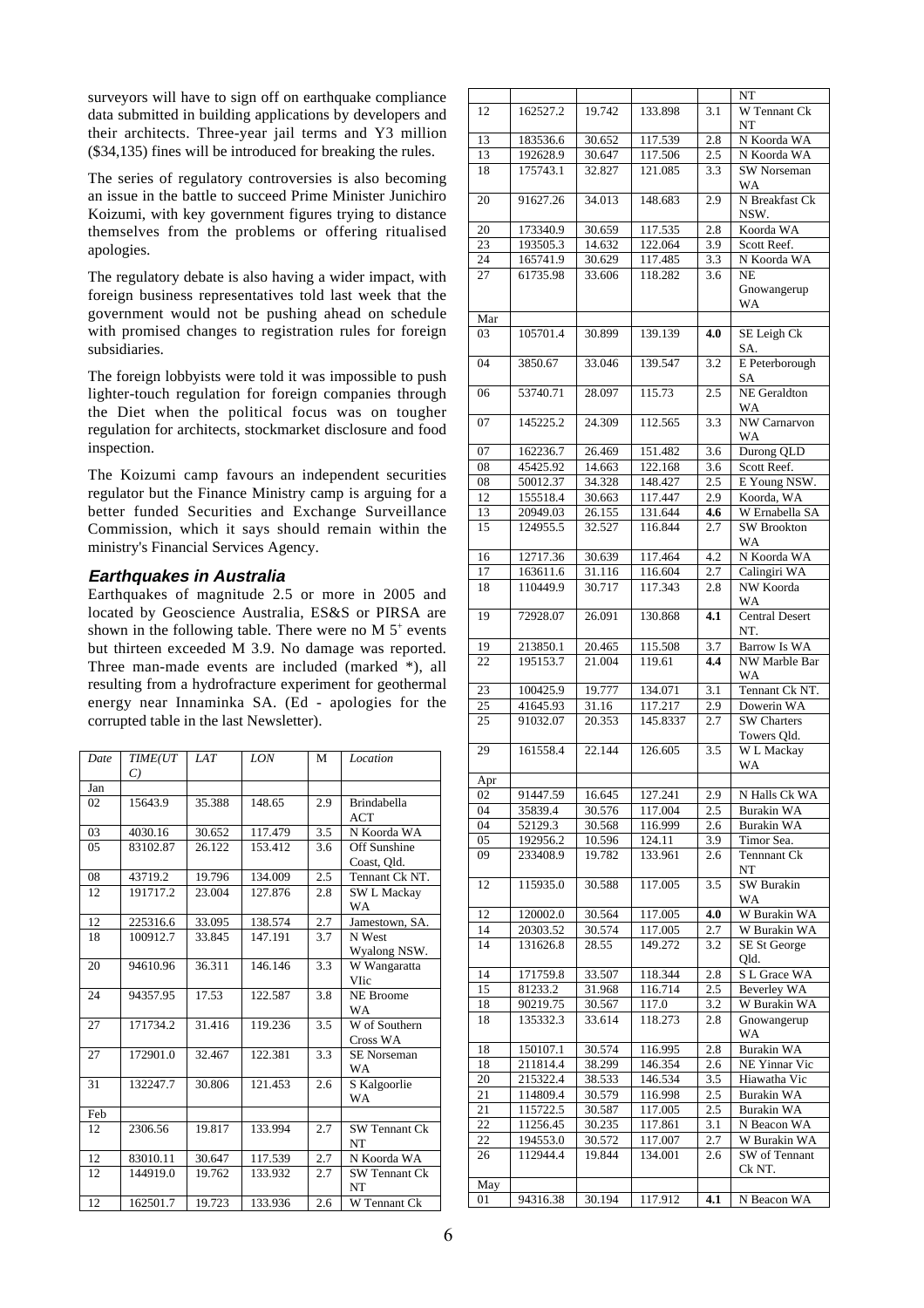| 01              | 153840.9             | 30.198           | 117.887            | 3.6        | N Beacon WA                    |
|-----------------|----------------------|------------------|--------------------|------------|--------------------------------|
| 02              | 194242.7             | 32.868           | 139.403            | 2.7        | E Peterborough                 |
|                 |                      |                  |                    |            |                                |
|                 |                      |                  |                    |            | SA.                            |
| 04              | 184516.1             | 25.932           | 117.319            | 3.2        | SE Erong                       |
|                 |                      |                  |                    |            | Springs WA                     |
| 06              | 65904.2              | 31.635           | 115.963            | 2.8        | S Bindoon WA                   |
|                 |                      |                  |                    |            |                                |
| 09              | 145243.4             | 30.583           | 116.98             | 3.2        | W Burakin WA                   |
| 12              | 11837.01             | 31.953           | 117.203            | 2.6        | <b>NE</b> Beverley             |
|                 |                      |                  |                    |            | WA                             |
| 14              | 133328.3             | 28.744           |                    |            | William Ck SA.                 |
|                 |                      |                  | 136.567            | 3.8        |                                |
| 14              | 195305.9             | 31.0             | 139.153            | 4.5        | N Flinders SA.                 |
| 15              | 215426.4             | 30.689           | 117.423            | 2.8        | N Koorda WA                    |
| 17              | 53431.38             | 30.205           | 117.915            | 3.3        | N of Beacon                    |
|                 |                      |                  |                    |            |                                |
|                 |                      |                  |                    |            | WA                             |
| 18              | 233947.5             | 20.108           | 119.374            | 4.6        | E Pt Hedland                   |
|                 |                      |                  |                    |            | WА                             |
| 21              | 30012.9              | 30.664           | 117.435            | 2.5        | N Koorda WA                    |
|                 |                      |                  |                    |            | N Koorda WA                    |
| 27              | 121044.8             | 30.65            | 117.447            | 3.3        |                                |
| 27              | 124819.1             | 30.632           | 117.461            | 3.0        | N Koorda WA                    |
| $\overline{27}$ | 140845.9             | 30.635           | 117.47             | 2.8        | N Koorda WA                    |
| 29              | 154819.4             | 30.658           | 117.434            | 2.5        | N Koorda WA                    |
|                 |                      |                  |                    |            |                                |
| Jun             |                      |                  |                    |            |                                |
| 02              | 120429.5             | 31.509           | 117.207            | 3.0        | N Cunderdin                    |
|                 |                      |                  |                    |            | WA                             |
| 08              | 210053.7             | 32.9             | 140.015            | 3.3        | S Manna Hill                   |
|                 |                      |                  |                    |            | SA                             |
|                 |                      |                  |                    |            |                                |
| 09              | 164445.9             | 23.093           | 115.068            | 3.5        | SE Exmouth                     |
|                 | 2                    |                  |                    |            | <b>WA</b>                      |
| 09              | 224716.8             | 30.773           | 117.05             | 2.5        | W Cadoux WA                    |
| 11              | 14737.6              | 35.843           | 148.595            | $2.6\,$    | E Kiandra NSW                  |
| 12              | 105119.6             | 30.802           | 117.108            | 4.3        | <b>SW Cadoux</b>               |
|                 |                      |                  |                    |            |                                |
|                 |                      |                  |                    |            | WA                             |
| 12              | 203644.5             | 30.558           | 117.03             | 4.5        | W Burakin WA                   |
| 13              | 131116.4             | 30.58            | 117.006            | 2.8        | SW Burakin                     |
|                 |                      |                  |                    |            | WA                             |
| 16              | 42906.31             | 34.13            | 135.59             | 3.6        | NW Cummins                     |
|                 |                      |                  |                    |            | SA                             |
|                 |                      |                  |                    |            |                                |
| 24              | 85148.8              | 31.304           | 116.604            | 2.5        | E Bolgart WA                   |
|                 | 3837.4               |                  |                    |            |                                |
| 27              |                      | 30.219           | 117.873            | 2.7        | N Beacon WA                    |
| 30              | 141346.3             | 39.178           | 142.129            | 3.5        | S Warrnambool                  |
|                 |                      |                  |                    |            |                                |
|                 |                      |                  |                    |            | Vic                            |
| Jul             |                      |                  |                    |            |                                |
| 04              | 202143.2             | 34.558           | 148.509            | 2.5        | SW Boorowa                     |
|                 |                      |                  |                    |            | NSW.                           |
| 09              | 134852.2             | 14.953           | 124.659            | 2.5        | NE of Kuri Bay                 |
|                 |                      |                  |                    |            |                                |
|                 |                      |                  |                    |            | WA                             |
| 11              | 201958.3             | 31.253           | 144.777            | 3.0        | W Cobar NSW.                   |
| 12              | 75749.4              | 31.491           | 138.519            | 3.5        | N Hawker SA.                   |
| 14              | 62338.18             | 34.085           | 147.16             | 2.8        | S of West                      |
|                 |                      |                  |                    |            |                                |
|                 |                      |                  |                    |            | Wyalong NSW.                   |
| 30              | 165609.9             | 28.544           | 148.576            | 2.8        | S St George Qld                |
| Aug             |                      |                  |                    |            |                                |
| 03              | 50213.45             | 19.905           | 133.875            | 3.8        | Tennant Ck NT.                 |
| 13              | 151612.8             | 22.86            | 127.74             | 2.7        | W L Mackay                     |
|                 |                      |                  |                    |            | WA                             |
| 15              | 95650.7              | 30.75            |                    |            | N Mukinbudin                   |
|                 |                      |                  | 118.236            | 2.5        |                                |
|                 |                      |                  |                    |            | WA                             |
| 16              | 73338.93             | 34.125           | 139.357            | 2.9        | Eudunda SA.                    |
| 24              | 33733.0              | 32.319           | 138.73             | 3.3        | Hawker SA.                     |
| Sep             |                      |                  |                    |            |                                |
| 03              | 230506.5             | 34.401           | 148.654            | 3.5        | Boorowa NSW.                   |
|                 |                      |                  |                    |            |                                |
| 08              | 145706.5             | 30.76            | 117.144            | 2.9        | Cadoux WA                      |
| 09              | 40108.7              | 30.328           | 142.166            | 3.3        | S of Tibooburra                |
|                 |                      |                  |                    |            | NSW.                           |
| 11              | 214041.9             | 16.518           | 128.73             | 2.6        | S Kununurra                    |
|                 |                      |                  |                    |            | WA                             |
|                 |                      |                  |                    |            |                                |
| $12*$           | 160404.5             | 27.737           | 140.558            | 3.0        | Innamincka SA                  |
| $12*$           | 163658.0             | 27.744           | 140.564            | 2.5        | Innamincka SA                  |
| $13*$           | 32104.6              | 27.853           | 140.76             | 2.9        | Innamincka SA                  |
| 14              | 51222.39             | 19.868           | 134.102            | 4.4        | Tennant Ck NT.                 |
| 18              | 103643.1             | 32.663           | 138.565            | 3.2        | Peterborough                   |
|                 |                      |                  |                    |            | SA                             |
|                 |                      |                  |                    |            |                                |
| 20              | 45015.0              | 30.135           | 117.181            | 2.5        | Kalannie WA                    |
| 21<br>21        | 213915.4<br>224641.8 | 30.146<br>30.148 | 117.173<br>117.159 | 2.7<br>4.0 | N Kalannie WA<br>N Kalannie WA |

| 21  | 225925.3 | 30.151 | 117.167 | 3.7              | N Kalannie WA               |
|-----|----------|--------|---------|------------------|-----------------------------|
| 21  | 230355.4 | 30.136 | 117.15  | 2.6              | N Kalannie WA               |
| 22  | 2847.16  | 30.172 | 117.153 | $\overline{3.0}$ | N Kalannie W.               |
| 22  | 35259.77 | 30.126 | 117.173 | 4.1              | NE Kalannie<br>WA           |
| 22  | 183434.3 | 30.142 | 117.159 | 3.9              | N Kalannie WA               |
| 23  | 95640.18 | 30.142 | 117.169 | 2.7              | N Kalannie WA               |
| 23  |          | 30.123 | 117.202 | 2.9              | N Kalannie WA               |
|     | 114315.5 |        |         |                  |                             |
| 28  | 213732.2 | 38.601 | 145.965 | 2.7              | <b>SW Tarwin Vic</b>        |
| 29  | 215014.2 | 31.8   | 138.762 | 2.5              | Hawker SA.                  |
| Oct |          |        |         |                  |                             |
| 02  | 175008.2 | 30.034 | 150.726 | 2.5              | <b>Bingara NSW</b>          |
| 03  | 72217.41 | 30.517 | 117.05  | 2.7              | W Burakin WA                |
| 04  | 92332.65 | 19.722 | 134.015 | 3.2              | <b>SW Tennant Ck</b><br>NT. |
| 05  | 193612.3 | 30.166 | 117.171 | 3.3              | N Kalannie WA               |
| 18  | 161330.4 | 19.868 | 134.101 | $\overline{3.4}$ | S Tennant Ck<br>NT          |
| 20  | 40104.76 | 30.165 | 117.143 | 2.9              | N Kalannie WA               |
| 22  | 63819.44 | 30.225 | 117.878 | 2.7              | N Beacon WA                 |
|     |          |        |         |                  |                             |
| 31  | 181337.7 | 33.571 | 150.158 | 3.1              | W Katoomba<br>NSW           |
| Nov |          |        |         |                  |                             |
| 05  | 114912.1 | 30.133 | 117.175 | 2.9              | N Kalannie WA               |
| 06  | 112809.7 | 30.135 | 117.155 | 3.1              | N Kalannie WA               |
| 06  | 150651.0 | 31.751 | 117.073 | 2.9              | Meckering WA                |
| 11  | 5844.28  | 30.137 | 117.186 | 2.5              | N Kalannie WA               |
| 15  | 145044.8 | 16.486 | 128.666 | 3.0              | S Argyle WA                 |
| 20  | 213857.2 | 30.143 | 117.153 | 2.6              | N Kalannie WA               |
| 25  | 203221.5 | 30.134 | 117.195 | 3.6              | N Kalannie WA               |
| 28  | 45743.24 | 20.074 | 133.86  | 3.4              | SW of Tennant               |
|     |          |        |         |                  | Ck NT.                      |
| Dec |          |        |         |                  |                             |
| 01  | 15203.25 | 30.536 | 117.038 | 2.9              | Burakin WA                  |
| 14  | 110226.3 | 21.889 | 113.701 | 2.6              | W Exmouth                   |
|     |          |        |         |                  | WA                          |
| 17  | 625.57   | 19.821 | 133.008 | 2.9              | SW of Tennant               |
|     |          |        |         |                  | Ck NT.                      |
| 20  | 132352.0 | 30.134 | 117.204 | 2.5              | N Kalannie WA               |
| 20  | 194926.4 | 29.4   | 114.102 | 3.8              | <b>SW</b> Geraldton         |
|     |          |        |         |                  | WA                          |
| 22  | 135321.1 | 37.686 | 139.413 | 3.4              | Off Beachport<br>SA.        |
| 26  | 75018.02 | 16.133 | 128.746 | 3.0              | S Kununurra                 |
|     |          |        |         |                  | W <sub>A</sub>              |
| 27  | 93205.95 | 24.86  | 112.757 | 3.5              | W Carnarvon<br>WA           |
| 28  | 205452.3 | 28.191 | 147.894 | 3.6              | W St George                 |
|     |          |        |         |                  | Qld                         |
|     |          |        |         |                  |                             |

## **Other News New Resources in 2006 - EarthByte**

The EarthByte research group at the University of Sydney, headed by A/ Prof. Dietmar Müller, aims to connect geodynamic modelling tools to geological and geophysical data in space and geological time. For more information on EarthByte Research and Resources, visit:

<http://www.geosci.usyd.edu.au/research/earthbyte/>

## **Briefing from Professor Priyan Mendis Research Network Secure Australia (RNSA)**

## **Website: http://www.SecureAustralia.org**

The RNSA has been able to bring together the majority of Australia's leading researchers, government and industry leaders involved in Critical Infrastructure protection. Protection against Earthquakes and Tsunamis has been identified as one of the research areas for networking. As well, the RNSA has been able to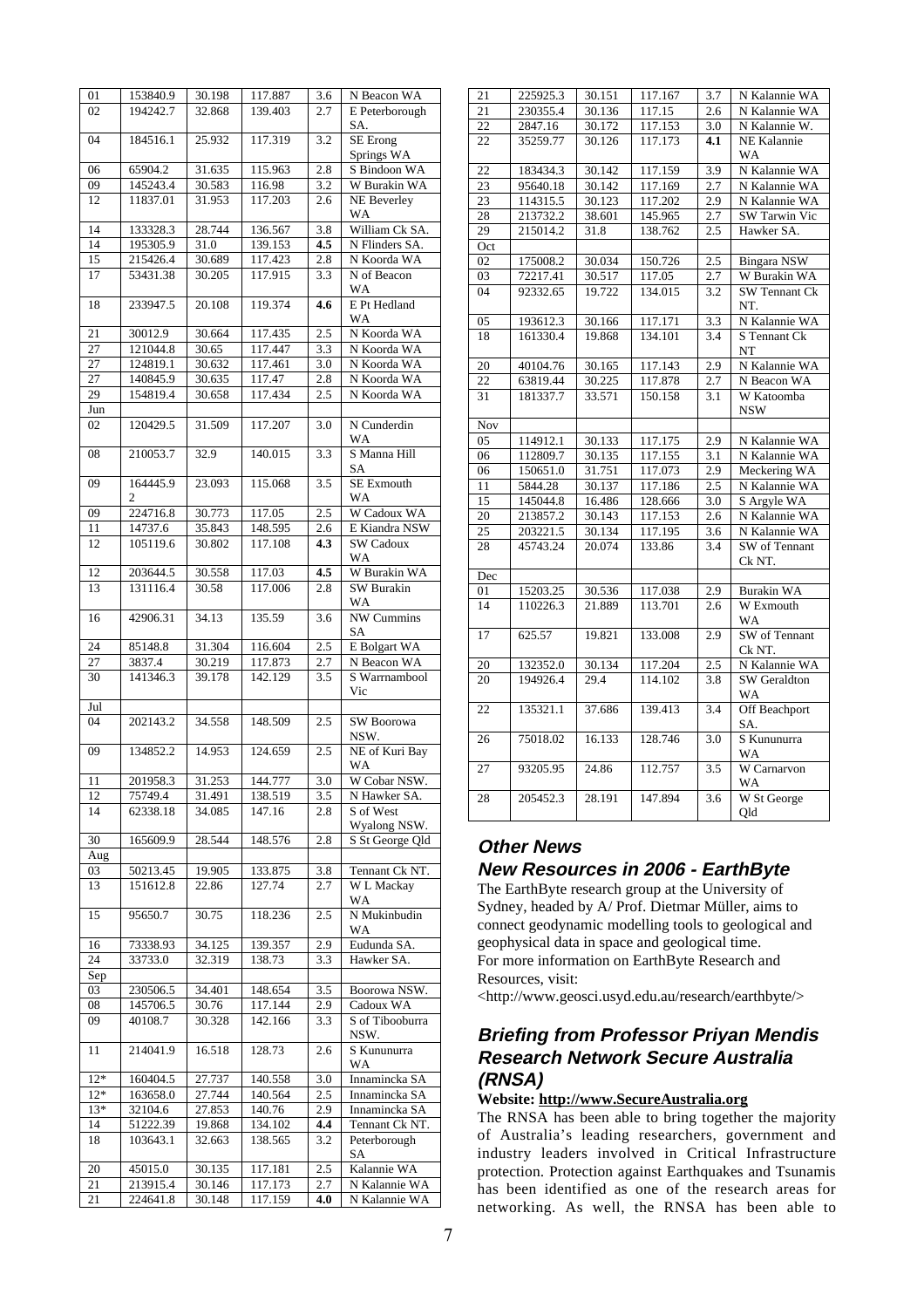facilitate a knowledge-sharing network for research organisations, government and the private sector to develop research tools and methods to mitigate emerging safety and security issues relating to critical infrastructure. The network has also been able to integrate complementary, yet diverse research areas including physical and information infrastructure security, and surveillance and intelligent systems. Since the launch 160 Network Participants have registered. I

The Science, Engineering and Technology (SET) Summit organised by the RNSA" was held in Canberra" in July 2005. Over 300 people attended this event. The first focus group meeting was held in Feb. 2005 at ADFA. The RNSA organised" 20 other seminars, workshops and collaborative research discussions related to CIP area. A Tsunami Technical Forum on Understanding Tsunami Threat and Mitigation Technologies "Boxing Day Tsunami: Six Months On" was organised in June. The 2005 RNSA program concluded with the Risk Assessment workshop and the Counter Terrorism Closed Session workshop held in UNSW, Sydney (November). More details are given in the website under the heading News and Events. I

Many events are planned for 2006, such as the Counter-Terrorism collaborative research workshop in February 2006 at the University of Melbourne, Social Implications workshop in May 2006 at the University of Wollongong and the annual conference in Sept. 2006 in Canberra.

> Regards Priyan

## **Model to help predict tsunami effects**

(from Civil Engineers Australia, January 2006)

The University of Queensland has developed a new tsunami impact model to help emergency response teams plan what to do if the next big wave hits.

The mathematical model was developed by Dr Tom Baldock, PhD student Paul Guard and Associate Professor Peter Nielsen from UQ's coastal engineering group. It can predict the initial run-up and impact as the leading waves hit the coast.

Baldock says the model represents a significant leap forward from classical tsunami impact research that is based on non-breaking waves.

'By watching videos of the Boxing Day tsunami, we realised that conventional non-breaking wave models were not suitable for describing the leading breaking waves,' he said.

'Our new research is able to calculate the motion of the leading edge of the breaking-wave run-up on dry land, together with the flow depth and flow velocities in the inland region during the inundation.'

'The model can help with planning for a tsunami event by providing estimates of inundation depths, the force exerted by the water on structures, and forces from debris that may be picked up and carried in the flow.'

Baldock says the new model only requires information about water depths at the original shoreline location, which is usually the most widespread data available.

The team is currently carting out experiments using a recently built tsunami generator in UQ's Coastal Wave Flume, which forms part of the Division of Civil Engineering's Geohazard Research Laboratory. The generator produces breaking and non-breaking tsunami type waves on a laboratory scale.

## **From the States**

## **• South Australia: New network around Adelaide**

With funding from State and Federal government under the Natural Disaster Mitigation Program, a new earthquake monitoring network is being installed in and around Adelaide**.**

There will be five new, and two upgraded stations around the Mt Lofty Ranges and Yorke Peninsula. Each station will include a seismometer and accelerometer, and will transmit data in near-real time to Adelaide for rapid calculation of earthquake details. This network will rapidly locate earthquakes in the area that could possibly affect Adelaide in case of a large event. It is hoped that many more small earthquakes than is presently possible will be located, and with much increased accuracy.

There will be three extra recorders (again with accelerometer and seismometer) within the metropolitan area. These are intended to measure amplification and resonance. They are likely to be moved every one or two years.

The recorders will be Kelunji Echos from ES&S in Melbourne. They will be equipped with internal accelerometers. Seismometers will be mainly Guralp 1Hz triaxial, with two sites having broadband Guralps.



**Sketch showing station distribution, solid triangles – new. open squares – existing. The 1954 epicentre is in the southern-most section of the hatched urban area. The distance across the Gulf at Adelaide is about 70 km.**

The existing sites at Sedan (currently a dial-up Kelunji Classic) and Mt Bonython (currently an analogue station) will be upgraded. A site south of Myponga is currently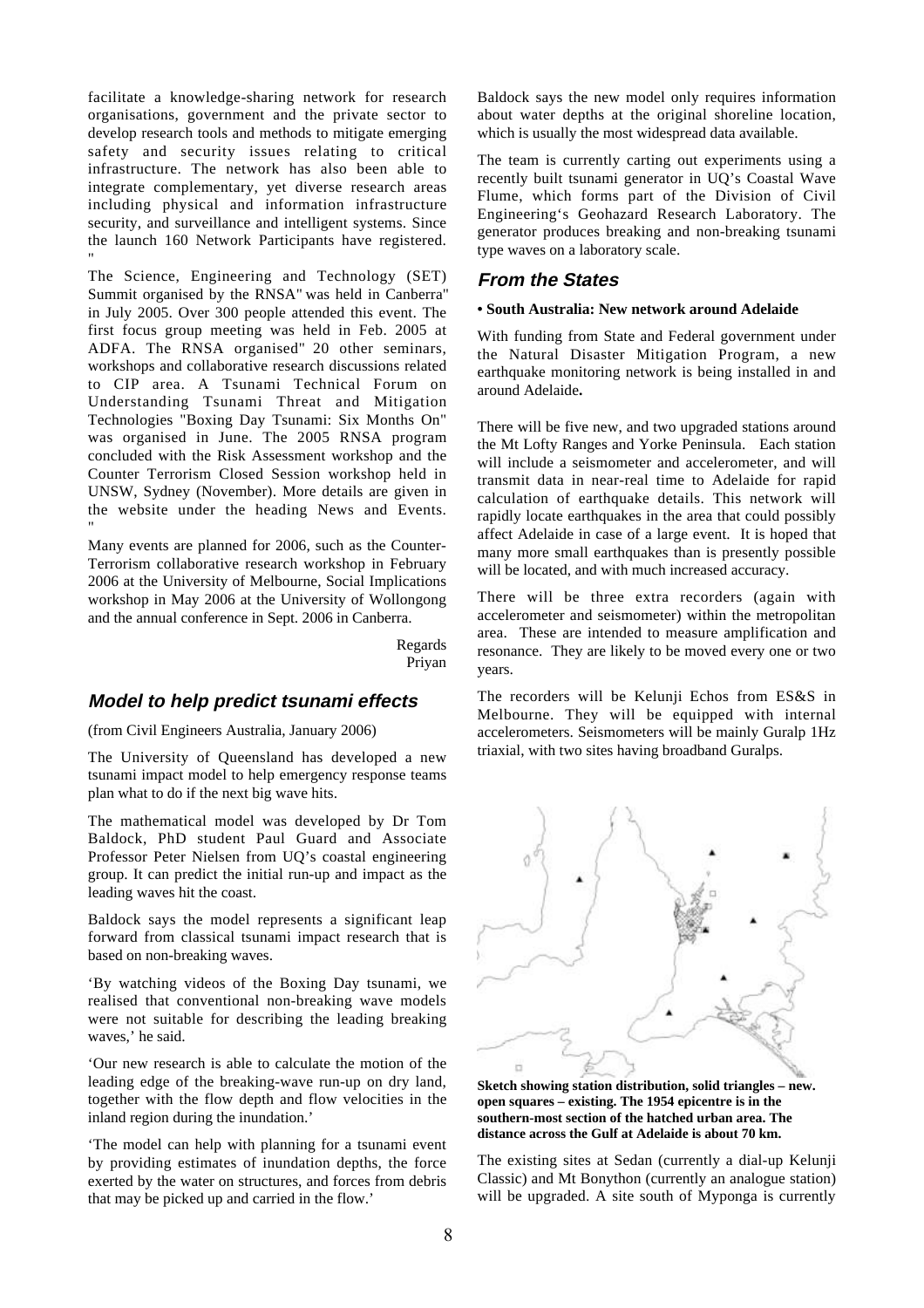being installed, and a site survey is being carried out for a location near Strathalbyn.

David Love, South Australian representative

## **Commonwealth – Workshops held at GA Canberra**

On  $21<sup>st</sup>$  and  $22<sup>nd</sup>$  of February, Geoscience Australia hosted two workshops to identify future directions for earthquake hazard research in Australia. The first meeting focussed on ground-motion modelling and the development of Australian specific attenuation relations for hazard and risk assessments. A specialist group that included several international experts was assembled. The day covered many topics including;

• early ground-motion research in Australia

• application of ground-motion models for major engineering projects in Australia

• current research and its implications for engineering methods adopted in other regions of sparse groundmotion records.

The meeting was closed with some general discussion on future research. The key outcome from the discussion was that a greater emphasis should be placed on recording strong and weak-motion records across the continent to improve our ground-motion database. Other outcomes included developing more detailed crustal structure models to aid the generation of synthetic seismograms and re-analysis of isoseismal data.

The ground-motion meeting coincided with the preliminary release of an Australian Ground-Motion Database (AGMD). This database, a joint initiative between Geoscience Australia, The Australian National Committee on Large Dams (ANCOLD) and Environmental Systems and Services (ES&S), will become freely available to all interested parties. It is hoped that the database will provide a valuable resource for ground-motion attenuation studies in Australia.

The Wednesday  $22<sup>nd</sup>$  February meeting was an open forum among the key Australian seismologists and observatory operators to discuss the development of a holistic Australian earthquake and instrument metadata catalogue to support earthquake hazard research. The key aim of the meeting was to gain support for the catalogue from the seismological community and to establish who could provide useful information for the catalogue.

The envisaged catalogue would be based on the CSS 3.0 schema and would comprise all available seismological data, including, but not limited to; hypocentres, phase picks, waveforms, focal mechanisms and isoseismal information. These would be linked to time-dependent site information, including; site coordinates, the type of transducer, recorder, gains, filters, etc.

Highlighted in the meeting was the need to retrieve archived data where it still exists (particularly in Western Australia) and the need for a standard data exchange format. It was agreed that Geoscience Australia would be the custodian of the catalogue with support from state authorities. A working group was set up to consider the requirements and potential issues associated with developing the database. One of the key issues to be examined will be the merits of developing a central or virtual database that can be revised by various contributors.

For further information regarding either of these workshops, or the AGMD, please contact either Trevor Allen (trevor.allen@ga.gov.au) or Mark Leonard (mark.leonard@ga.gov.au).

#### **Victoria: Early earthquake in the colony**

At about 03:15 am on 17 September 1855 (1885-09-16 1712 UTC), an earthquake was felt strongly along the south-central Victorian coast, especially in the Cape Schanck area. It was also felt in Melbourne. The distribution of felt reports suggests that the epicentre was in Bass Strait south of Cape Schanck, and the magnitude derived from the radius of perceptibility would have been about 5.5. Maximum intensities were about Modified Mercalli 5 to 6.

A wonderful cartoon was published in the Melbourne punch. It shows Punch, dressed as Zeus, the Greek god of lightening, and Toby sitting on a stormcloud, Punch is holding arrows which are sending bolts of lightening (new constitution written on one lightening bolt) to the ground, below him five men are falling into a crevice; one of the men appears to be the Governor, Hotham.

http://www.slv.vic.gov.au/miscpics/0/2/4/doc/mp024496.shtml Gary Gibson, Victorian representative

## **Conferences and Seminars**

*Readers are encouraged to provide information to the editor on upcoming conferences and seminars.*



**• 2006/03/10-12 Remembering Napier 1931 – Building on 75 years of Earthquake Engineering in NZ.** Century Theatre, Napier New Zealand. Les Megget will give the keynote address: From Brittle to Ductile: 75 Years of Seismic Design in NZ.

- **2006/04/18-22 100th Anniversary Earthquake Conference: Commemorating the 1906 San Francisco Earthquake.** San Francisco, California Contact: EERI, 499 14th Street, Suite 320, Oakland CA 94612-1934, eeri@eeri.org http://www.1906eqconf.org or http://www.quake06.org/quake06.html
- **2006/05/23-26 Canadian Society of Civil Engineers Conference : Towards a Sustainable Future** Hyatt Agency Hotel, Calgary, Alberta, Canada. Contact: Dr. Mamdouh El-Badry. University of Calgary, 2500 University Drive, Calgary, AB , T2N 1N4.

Tel: 403-220-5819; Fax: 403-282-7026 Email: tech@CSCE2006.ca, website http://csce2006.ca

**• 2006/06/22-25 11th Symposium on Natural and Human-Induced Hazards**, Patras University, Greece.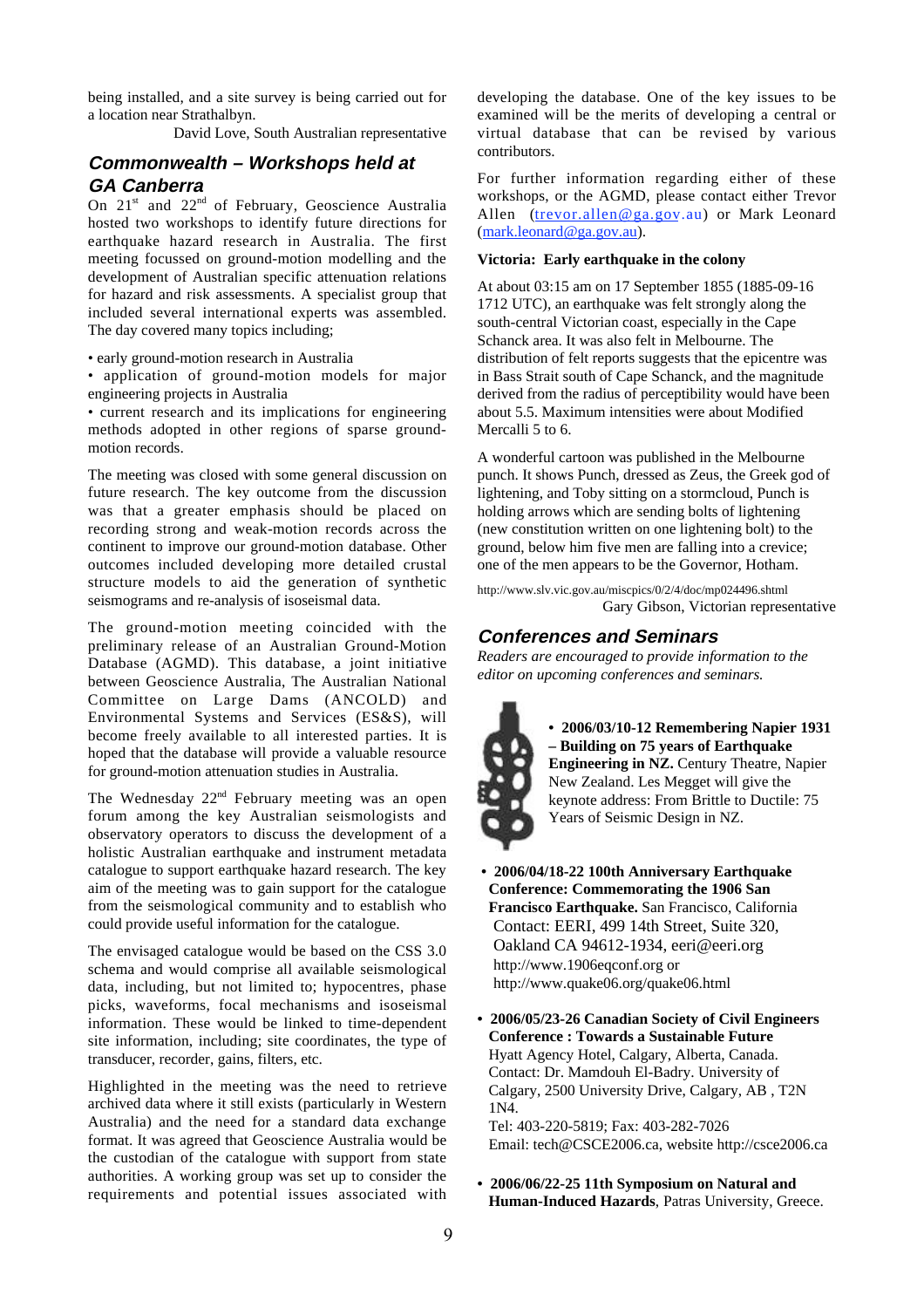I am glad to let you know that the *International Society for the Prevention and Mitigation of Natural Hazards* (known as NHS) organizes the 11th Symposium on Natural and Human-Induced Hazards at the Univ. of Patras, Greece, the cultural capital of Europe for 2006, from 22 to 25 June 2006. In parallel with this event, the 2nd Workshop on Earthquake Prediction (European Seismological Commission) will take place from 22 to 23 June 2006. Detailed information can be obtained from the website https://www.rr.upnet.gr/Hazards2006/ I hope to see you all in Patras next June.

Regards, Gerassimos Papadopoulos NHS President

**• 2006/07/2 - 6 Australian Earth Sciences Convention 2006**. Melbourne Convention and Exhibition Centre. This convention will be organised into broad themes to integrate the scientific interests of the GSA and ASEG. The aim is to foster increased collaboration and innovation in addressing major contemporary and geological issues facing Australian society and the Australian earthscience community. /Please note that an  $SG<sup>2</sup>$  AGM to be held during the Conference/. For more information: http://www.earth2006.org.au/

## **New Books and Journal Publications Books**

A Voyage of Discovery. Published 2005, Frankston, Victoria, Australia by Lance Endersbee (Publisher and author).

A former president of IEAust, Civil Engineer and worldrenowned expert in rock mechanics, Professor Endersbee has some controversial slants on climate change, the origin of the world's water, oil, deep earthquakes and other things.

The book, hard cover with 263 pages, has many colour photographs and a good reference list and, despite the lack of an index, is excellent value for \$50 plus \$10 postage. It is available from the Monash University bookshop online at www.bookshop.monash.edu.au.

\_\_\_\_\_\_\_\_\_\_\_\_\_\_\_\_\_\_\_\_\_\_\_\_\_\_\_\_\_\_\_\_\_\_\_\_\_\_\_\_\_\_\_\_\_\_

**Journal articles** (could authors please send us the references to any relevant research publications – you are usually the first to know).

Earthquake Design of Buildings in Australia using Velocity and Displacement Principles by John Wilson and Nelson Lam *Australian Journal of Structural Engineering,* Vol.6 No.2 pp. 103-118.

Displacement-Based Design of the Seismic Capacity of Unreinforced Masonry Walls in Bending by Mike Griffith, Nelson Lam and John Wilson *Australian Journal of Structural Engineering* Vol.6 No.2 pp. 119- 132.

## **The Society website/email list**

Dear AEES Members,

The AEES web site (www.aees.org.au) will soon be overhauled and new content added. Any contribution from you on the following topics is most welcome:

- details of interesting recent publications
- significant research projects in earthquake engineering (in Australia?)
- links to other relevant Web sites.

Please send me your contributions/suggestions via email.

The AEES email list is operated by the ES&S Seismology Research Centre, Melbourne. If you would like to register please notify me at adam.pascale@esands.com

> Regards Adam Pascale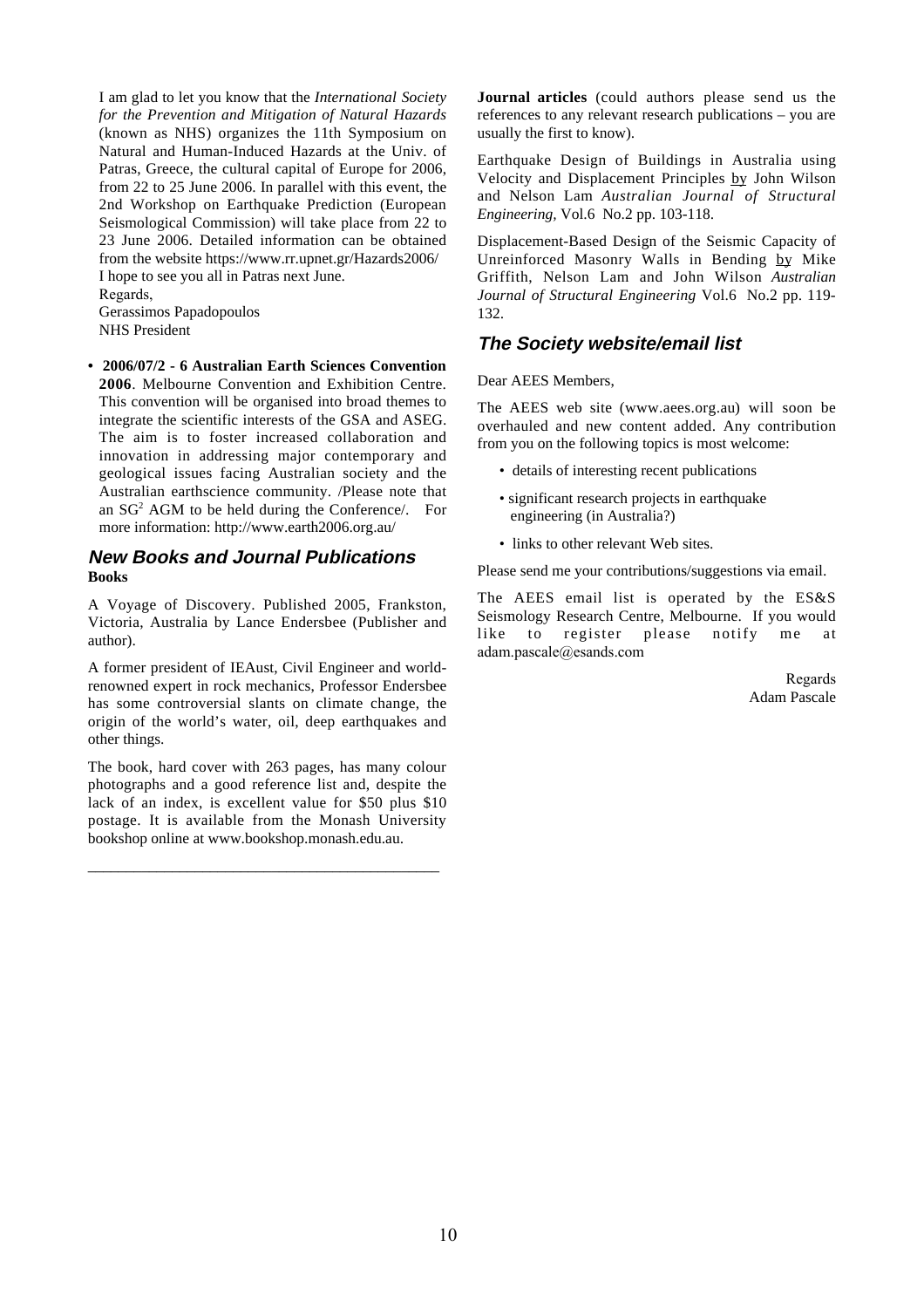## *Presentations and discussions on earthquakes and tsunamis in southeast Asia*

## **A BRIEF REPORT ON REPUBLIC PLAZA RESPONSE TO THE GREAT SUMATRA-**ANDAMAN ISLANDS EARTHQUAKE  $(M_W = 9.0)$  OF DEC 26, 2004

T.-C.  $Pan<sup>1</sup>$ , X. You<sup>2</sup>, and C.L.  $Lim<sup>3</sup>$ 

Protective Technology Research Centre, School of Civil and Environmental Engineering Nanyang Technological University, Singapore

## **1. Introduction**

The massive undersea earthquake (moment magnitude  $M_w = 9.0$ ) of 26 December 2004 occurred off the north-west coast of Sumatra, Indonesia (Figure 1). It caused a tsunami around the Indian Ocean with a global death toll approaching 290,000 (as of 22 March 2005), making it the deadliest tsunami ever recorded. The epicenter of the recent earthquake is 908 km north-northwest from Singapore. Singapore is located in a low seismicity region of the Sunda plate with the Sumatran fault and the Sumatran subduction zone located more than 350 km away. While earthquakes have never posed any real problems for Singapore, previous large earthquakes have been felt in Singapore [1-4]. The main tremors and a series of aftershocks from the recent earthquake were also reported felt in several areas of Singapore. A local newspaper reported that the tremors were felt are Tanjung Rhu, Marine Parade, Toa Payoh, Siglap and Meyer Road (*Today*, December 27, 2004). At these locations, the tremors caused no damage.

### **2. Republic Plaza Response**

Since 1996, one of the tallest buildings in Singapore, the Republic Plaza (Figure 2) has been instrumented to study the building responses due to dynamic loadings from both wind and long-distance earthquakes [5].

The Republic Plaza is a 66-storey, 280 m high tower that consists of a frame-tube structural system with a central core wall, in turn connected to a ring of external columns by a horizontal steel framing system at every floor. The structure sits on a deep, stiff caisson foundation system. The foundation system consists of six 60 m deep interior caissons connected by a 5.5 m thick concrete mat, and eight 40 m deep exterior caissons linked by transfer beams. From ambient vibration tests, the first vibration frequencies of the building are 0.19 Hz and 0.20 Hz, in the two horizontal x- and y-direction. The instrumentation system consists of four servo-accelerometers, two 3-component anemometers and other hardware for the purpose of converting analogue to digital data, storage and remote accessing. Two servo-accelerometers are installed at the basement level (B1) along the two principle directions of the building, and the other two are at the roof level. The signal ranges of the accelerometers are set to  $\pm 10 \text{ mm/s}^2$  at the B1 level and  $\pm 50 \text{ mm/s}^2$  at the roof level.

During the main shock of the Sumatra-Andaman Islands earthquake, the instrument system in the Republic Plaza was triggered by the ground wave propagating to Singapore from the epicentre. The motion signals were recorded at both the basement and the roof of the building. The maximum accelerations at the basement are about 5.3 mm/s<sup>2</sup> and 4.1 mm/s<sup>2</sup> in the x- and y-directions, respectively. The maximum roof accelerations are about 18.7 mm/s<sup>2</sup> and 18.1 mm/s<sup>2</sup> in the x- and y-directions.

The ground signals recorded at the basement were used as input to the finite element (FE) model shown in Figure 2. The roof displacement were determined numerically and compared with the recorded roof displacement. The left side of Figure 3 represents the numerically determined response from the FE model, and the right side the recorded response.

## **3. Conclusion**

Singapore is located in a low seismicity region of the Sunda plate, with the Sumatran fault and the Sumatran subduction zone, located approximately 350 km away. While earthquakes have never posed any real problems for Singapore, previous large earthquakes have induced tremors felt in Singapore. This article has compared the recorded roof displacement of a tall building in Singapore with that determined numerically. It has been shown that the numerically determined, and recorded roof displacement, match well.

 $\frac{1}{1}$ Director, Protective Technology Research Center, Nanyang Technological University

<sup>2</sup> Former Graduate Project Officer, Protective Technology Research Center, Nanyang Technological University

<sup>&</sup>lt;sup>3</sup> Graduate Project Officer, Protective Technology Research Center, Nanyang Technological University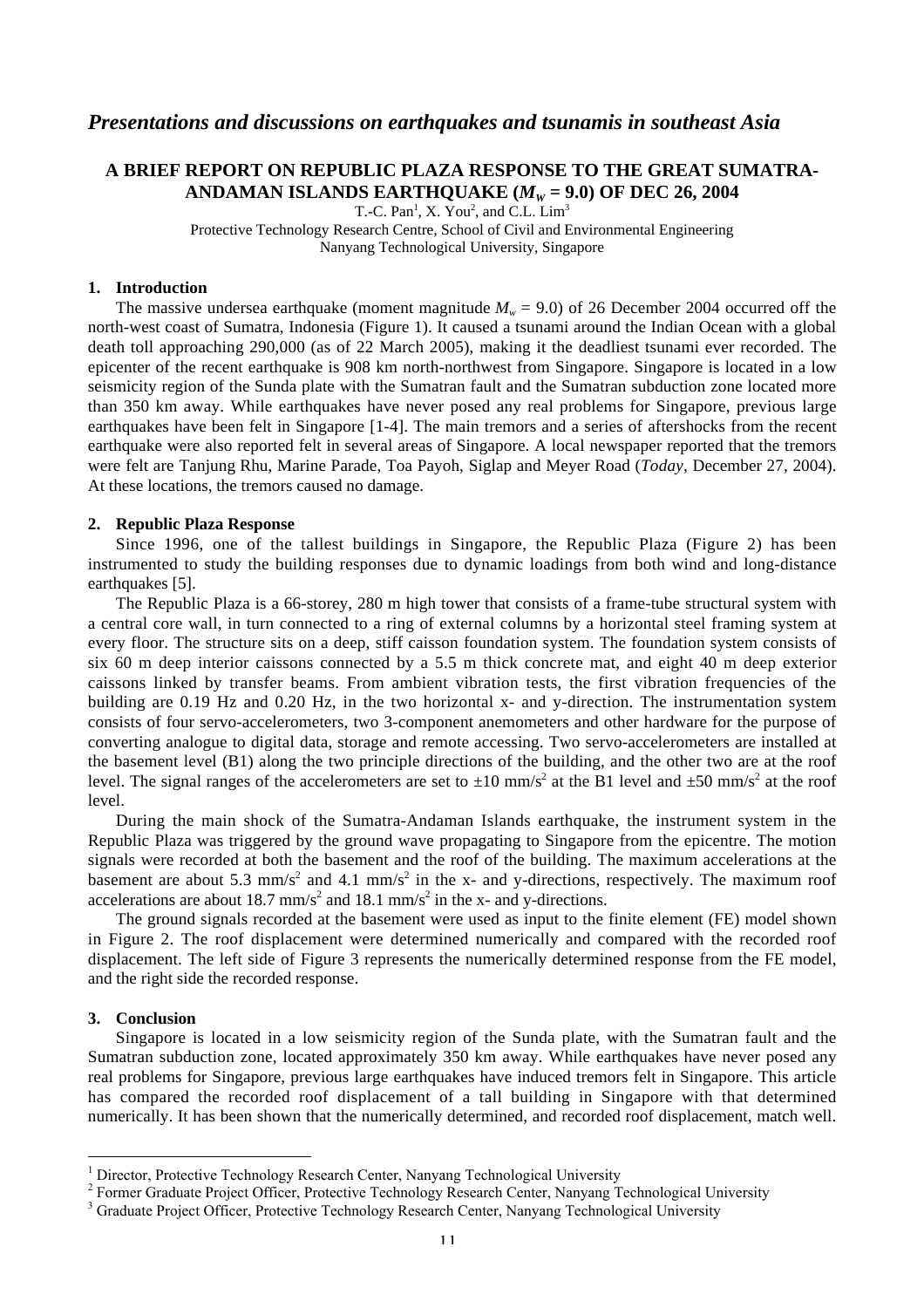In Singapore, limited land and rapid economic development have prompted the construction of tall buildings. These tall and soft buildings may respond significantly to long period, far-field earthquake ground motions.



**Figure 1** – Epicenter of the Great Sumatra-Andaman Islands Earthquake ( $M_W$  = 9.0) of December 26, 2004







Figure 3 - Numerically determined displacement compared with the recorded displacement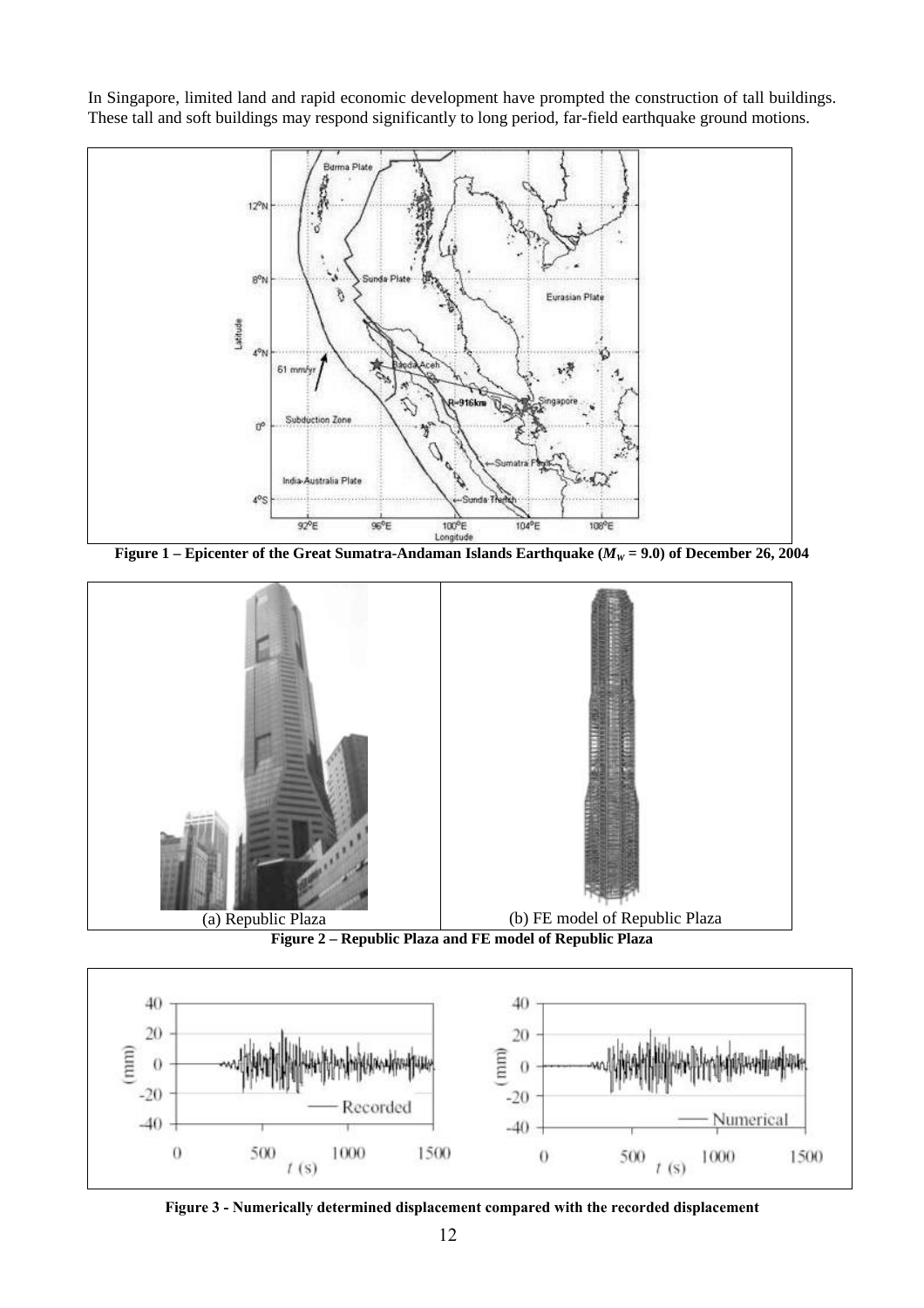## **Acknowledgments**

The authors wish to thank Prof. J.M.W. Brownjohn of the University of Sheffield, City Developments Ltd, Meteorological Service Singapore, and Shimizu Corporation, Japan. Without their help, this work would not have been possible.

## **Reference**

- 1. Pan, T.-C. "When The Doorbell Rings A Case of Building Response to Long Distance Earthquake" *J. of Earthquake Engineering and Structural Dynamics*, International Association for Earthquake Engineering, Vol. 24, No. 10, pp. 1343 – 1353 (1995).
- 2. Pan, T.-C. and Sun, J. C. "Historical Earthquakes Felt in Singapore," *Bulletin of Seismological Society of America*, Vol. 86, No. 4, pp. 1173 – 1178 (1996).
- 3. Pan, T.-C. "Site-dependent Building Response in Singapore," *Earthquake Spectra*, Earthquake Engineering Research Institute, Vol. 13, No. 3, pp. 475-488 (1997).
- 4. Pan, T.-C., Megawati, K., Brownjohn, J. M. W. and Lee, C. L. "The Bengkulu, Southern Sumatra, earthquake of 4 June 2000 ( $M_w = 7.7$ ): Another warning to remote metropolitan areas." *Seismological Research Letter*, Vol. 72, No. 2, pp. 171-185 (2001).
- 5. Pan, T.-C., Brownjohn, J. M. W. and You, XT. "Correlating Measured and Simulated Dynamic Responses of a Tall Building to Long-Distance Earthquake," *J. of Earthquake Engineering and Structural Dynamics*, International Association for Earthquake Engineering, Vol. 33, No. 5, pp. 611- 632. (2004).

## **BUILDING PROTECTION AGAINST MULTIPLE HAZARDS**

*\_\_\_\_\_\_\_\_\_\_\_\_\_\_\_\_\_\_\_\_\_\_\_\_\_\_\_\_\_\_\_\_\_\_\_\_\_\_\_\_\_\_\_\_\_\_\_\_\_\_\_\_\_\_\_\_\_\_\_\_\_\_\_\_\_\_\_\_*

T.-C. Pan<sup>4</sup>, B. Li<sup>5</sup>, and C.L. Lim<sup>6</sup> Protective Technology Research Centre, School of Civil and Environmental Engineering Nanyang Technological University, Singapore

## **Introduction**

Reflecting the rapid economic growth and development, many high-rise buildings and complex infrastructure systems have been constructed in recent decades in almost all mega cities of Asia. Of concern is the high concentration of population and commercial activities taking place in these cities. Therefore, the consequences of even a moderate disaster may be enormous in these cities. Recent technological development has motivated the devising of new methodologies for sustainable development of Asian mega cities with adequate safety and security.

The Fourth International Symposium on New Technologies for Urban Safety of Mega Cities in Asia was held in the Nanyang Technological University (NTU), Singapore, during October 18-19, 2005. It was co-organized by the Protective Technology Research Center, NTU, Singapore, and the International Centre for Urban Safety Engineering, University of Tokyo, Japan. There were about 100 participants from various countries, and the participants included researchers, engineers and officers of ministries. The objective was to encourage communication and enhance understanding among researchers, practitioners and policymakers.

Within the Singapore community, the concerns about urban safety include: (a) the response of buildings subjected to far-field earthquake ground motions; (b) damage assessment of buildings subjected to ground shocks; and (c) blast response of buildings.

## **Far-field earthquake motions**

Singapore is located in a low seismicity region of the Sunda plate, with the Sumatran fault and the Sumatran subduction zone located approximately 350 km away. While earthquakes have never posed any real problems for Singapore, previous large earthquakes have induced tremors felt in Singapore. In Singapore, limited land and rapid economic development have prompted the construction of taller buildings.

<sup>&</sup>lt;sup>4</sup> Professor and Director, Protective Technology Research Center, School of Civil and Environmental Engineering, Nanyang Technological University

<sup>&</sup>lt;sup>5</sup> Associate Professor, School of Civil and Environmental Engineering, Nanyang Technological University

<sup>&</sup>lt;sup>6</sup> Project Officer, School of Civil and Environmental Engineering, Nanyang Technological University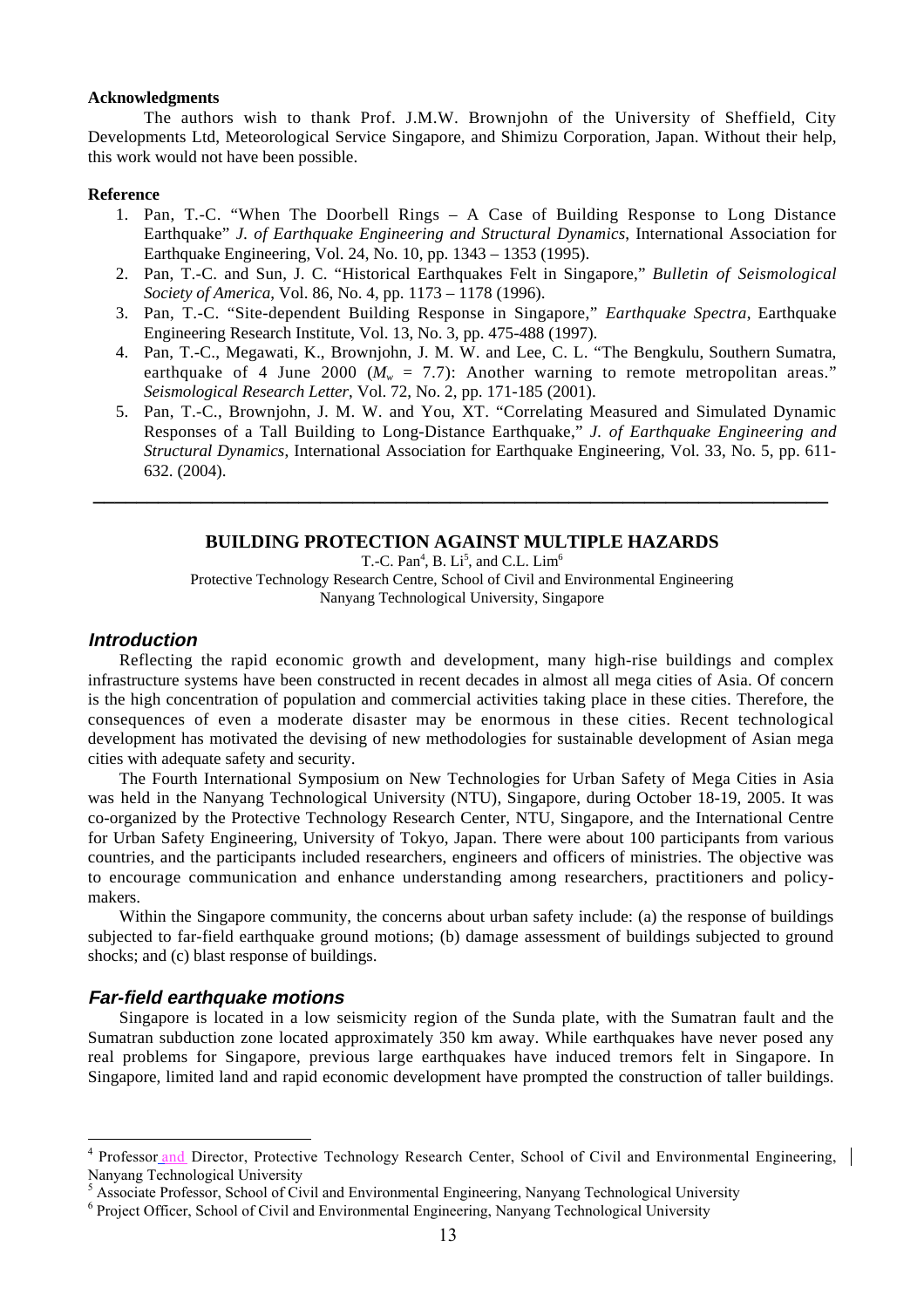These taller and softer buildings may respond more significantly to long-period, far-field earthquake ground motions.

A great earthquake with an estimated moment magnitude  $(M<sub>w</sub>)$  between 8.7 and 8.8 occurred in 1833 [1]. Another great earthquake with *Mw* between 8.3 and 8.5 occurred near Nias Island in 1861 [2]. Both earthquakes occurred in the subduction zone. The great earthquakes occurring more recently in the subduction zone were the Bengkulu earthquake  $(M<sub>e</sub>=8.0)$  of 4 June 2000 [3] and the Great Sumatra-Andaman Islands earthquake ( $M_w$ =9.0) of 26 December 2005.

Recently, another great earthquake ( $M_w = 8.7$ ) occurred near Nias, North Sumatra, Indonesia, on 28 March 2005, at 16:09:36 UTC. The epicenter of the earthquake was located at 2.07° N and 97.01° E, and was about 757 km west-northwest of Singapore (Figure 1). The earthquake of 28 March 2005 occurred principally on the interface between the Australia plate and the Sunda plate. There were about 65 aftershocks with magnitudes exceeding 5 (Figure 1).

In Singapore, it was reported by two local newspapers that tremors lasted for about two minutes, due to the Great Nias, North Sumatra earthquake. The tremors were felt in many parts of Singapore as reported in local news reports and determined by a survey. Prior to the Great Nias, North Sumatra earthquake, and excluding the Bengkulu earthquake, many buildings in Singapore have reportedly responded to the Sumara earthquakes (Figure 2). They are mostly high-rise reinforced concrete structures founded in Quaternary deposits and reclaimed land. In the case of the Nias, North Sumatra earthquake, occupants of more than 200 buildings reportedly felt the tremors, almost all over the whole island.

## **Ground Shocks**

Most mega cities have limited free surface land, and Singapore's national effort is to intensify its land use. This has prompted underground space development, leading to the construction of ammunition storages underground. As a result, ground shocks due to accidental underground explosions and their effects on surrounding buildings are investigated.

Ground shock characteristics can be segmented into two parts: the major shock duration (Phase 1) and the ensuing duration (Phase 2). It was shown that the high frequency nature of a ground shock leads to a large shear force with small deformation during Phase 1, followed by significant deformation during Phase 2 [4]. In Phase 2, the response of global modes is significant, and this would possibly cause beam-column joint failure. For non-seismically designed beam-column sub-assemblies, it has been experimentally observed that the beam-column joints may fail at an inter-storey drift ratio of about 3 % of the storey height.

A non-seismically designed 6-storey reinforced concrete (RC) frame was subjected to a simulated ground shock. For the simulated ground shock, the peak ground acceleration (PGA) is 124 g, the peak particle velocity (PPV) is 0.9 m/s and the principal frequency is about 200 Hz.

By considering the failure mechanisms of flexural failure (FF), diagonal shear failure (SF) and joint failure (JF), the damage to the 6-storey RC frame subjected to the simulate ground shock was assessed. A parametric study was undertaken which involved the scaling of the PGA, PPV and principal frequency of the simulated ground shock. The characteristics of the scaled ground shock leading to the various failure mechanisms are shown in Figure 3.

## **Air blasts**

Effects of an air blast, from an explosion, on a high-rise commercial RC building resulting from a vehicle bomb at ground level were investigated. The objective was to investigate the effect of standoff distance on building damage. The high-rise commercial building selected for the study was a 30-storey RC structure with frames and a shear wall core.

For a long standoff distance case, while the deformation was concentrated at the ground column and the beams of the second and the third storeys, the stress waves propagating towards the roof direction caused vibration of the upper storeys. The beam deformation was focused at its ends where local damages occurred (Figure 4).

However, for a short standoff distance, the dynamic deformation was localized at the blast-loaded columns spanning between the first and the third storeys. The beams connected with these columns might thus be damaged. Large residual deformations were observed for the blast-loaded columns and the beams connected to them (Figure 5). Compared with the case of long standoff distance, the global response hardly existed in the short standoff distance case.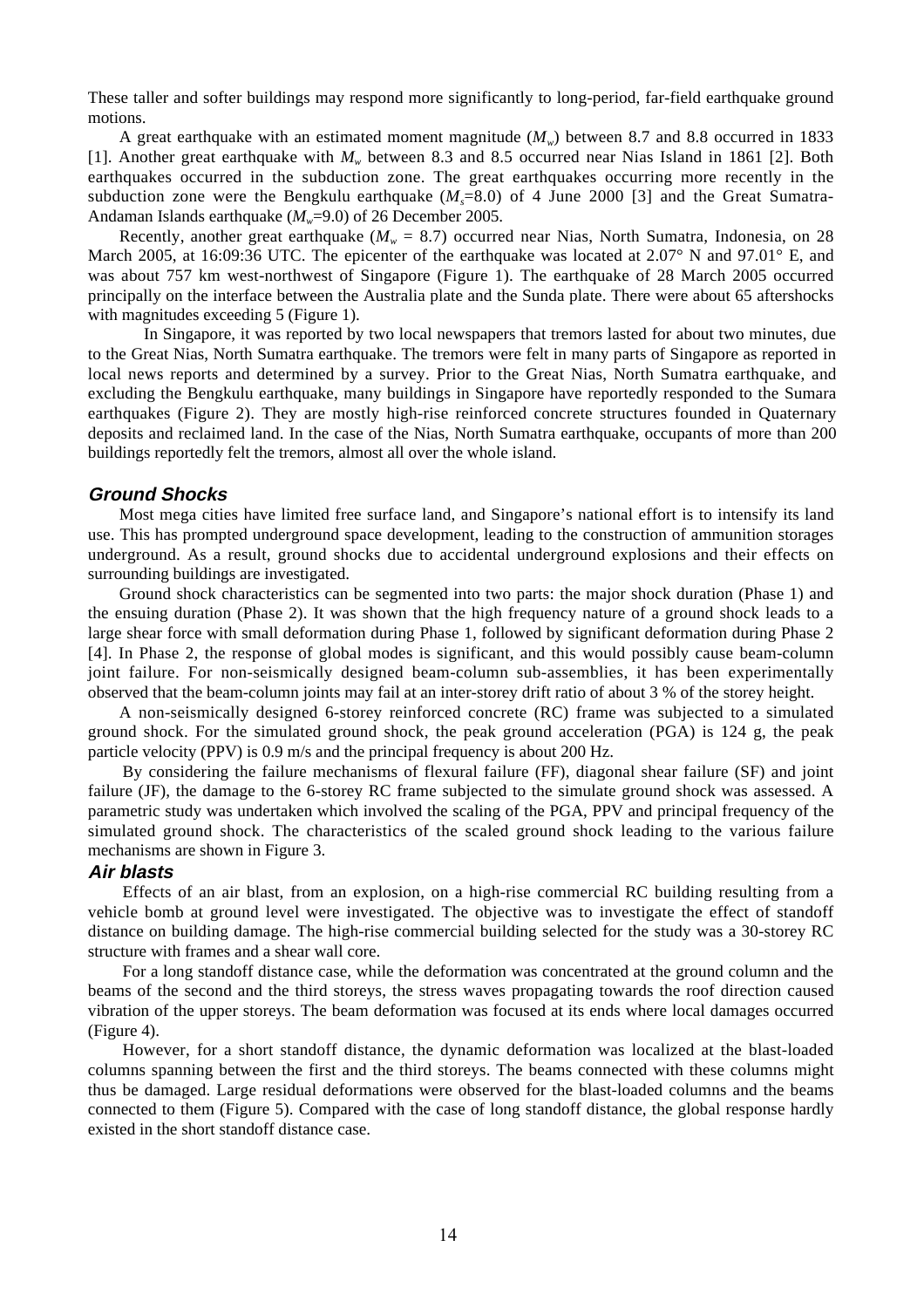## **Conclusions**

In summary, there is a need to investigate systematically the effects of multiple hazards which may include both natural and man-made events. In this article, the multiple hazards investigated comprise the effects of long-distance major Sumatra earthquake, ground shocks, and air blasts. The dynamic response of the non-seismically designed building structures in Singapore to these multiple hazards shows varying characteristics.

This will pose a challenge to the engineering community who must strike a balance between safety and economy in designing and constructing a building to resist the multiple hazards. The consequences from any extreme event of the multiple hazards could be devastating to mega-cities due to the high concentration of population as well as the high-value commercial and financial activities. However, it is important to realize that the dynamic effects of these events have varying characteristics and frequency of occurrence.

## **References**

- 1. Zachariasen, J., K. Sieh, F. W. Taylor, R. L. Edwards, and W. S. Hantoro. Submergence and uplift associated with the giant 1833 Sumatran subduction earthquake: Evidence from coral microatolls, J. Geophys. Res. 1999;104: 895-919.
- 2. Newcomb K. R. and W. R. McCann. Seismic history and seismotectonics of the Sunda Arc, J. Geophys. Res. 1987;92: 421-439.
- 3. Pan, T.-C., K. Megawati, J. M. W. Brownjohn, and C. L. Lee. The Bengkulu, Southern Sumatra, earthquake of 4 June 2000 ( $M_w = 7.7$ ): Another warning to remote metropolitan areas. Seismological Research Letter 2001;72: 171-185.
- 4. Dhakal, R.P., and Pan, T.-C. Response characteristics of structures subjected to blasting induced ground motions. Int J Impact Eng 2003;28(8):813-828.



**Figure 1. Epicentral locations of the main shock and major aftershocks (** $M_w = 8.7$ **) of 28 Mar 2005** 



**Figure 2 - Locations of buildings reportedly responding to the earthquake events felt in Singapore**